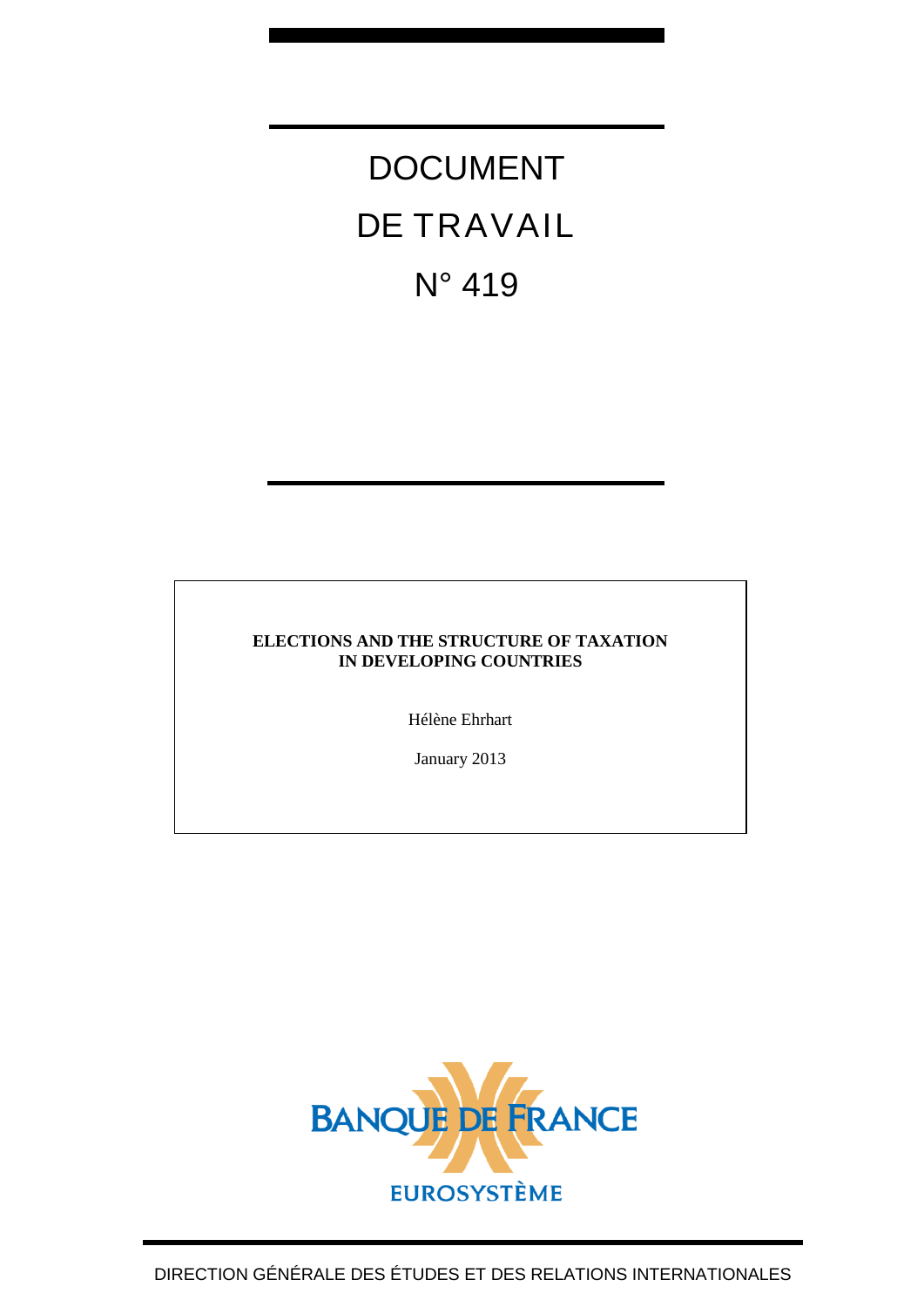## DIRECTION GÉNÉRALE DES ÉTUDES ET DES RELATIONS INTERNATIONALES

#### **ELECTIONS AND THE STRUCTURE OF TAXATION IN DEVELOPING COUNTRIES**

Hélène Ehrhart

January 2013

Les Documents de travail reflètent les idées personnelles de leurs auteurs et n'expriment pas nécessairement la position de la Banque de France. Ce document est disponible sur le site internet de la Banque de France « [www.banque-france.fr](http://www.banque-france.fr/) ».

Working Papers reflect the opinions of the authors and do not necessarily express the views of the Banque de France. This document is available on the Banque de France Website "[www.banque-france.fr](http://www.banque-france.fr/)".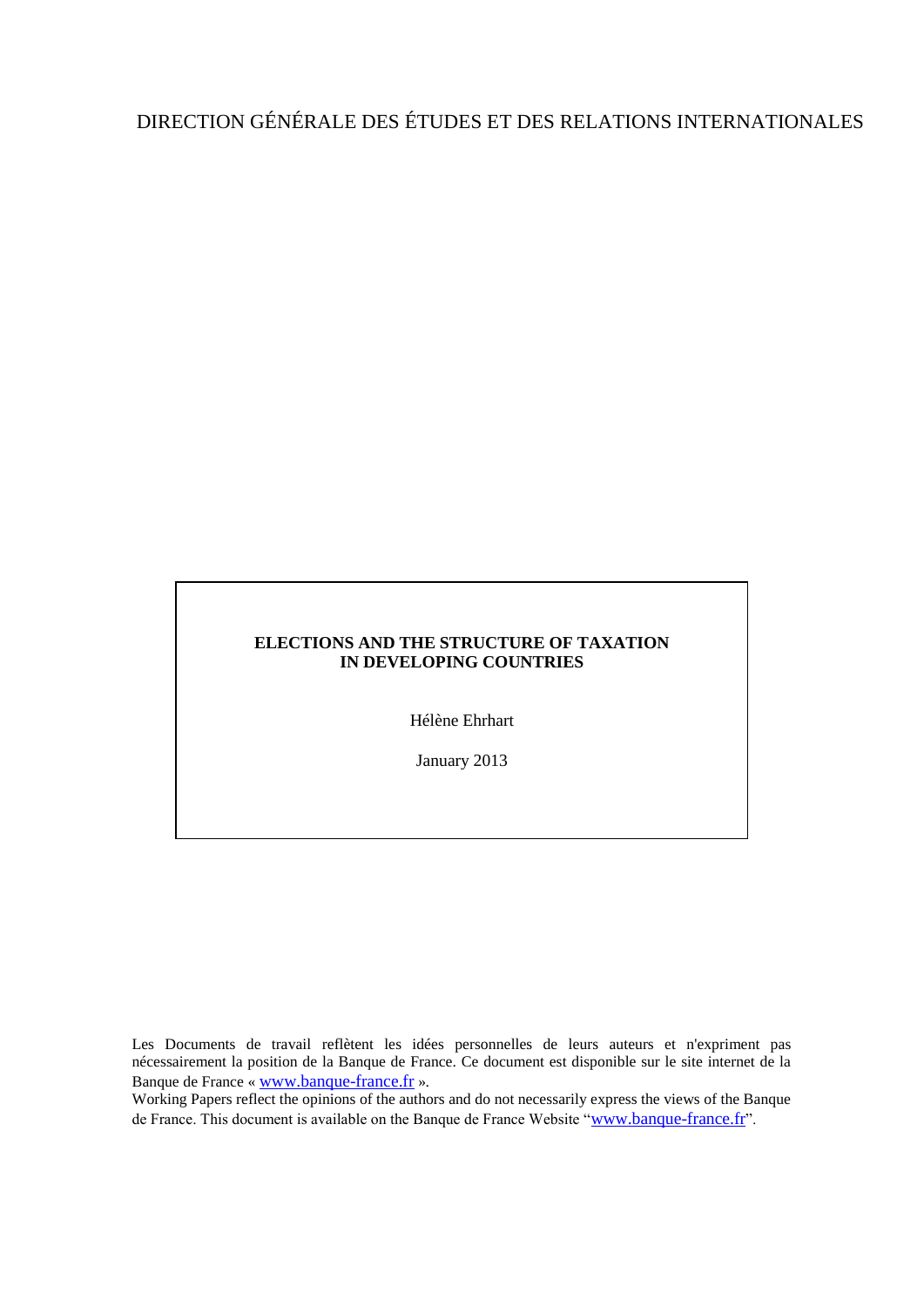### **Elections and the structure of taxation in developing countries**

Hélène Ehrhart\*

\_\_\_\_\_\_\_\_\_\_\_\_\_\_\_\_\_\_\_\_\_\_\_\_\_\_\_\_\_

<sup>\*</sup> Banque de France, 31 rue Croix des Petits Champs 41-1391, 75049 Paris Cedex 01, France. Email: helene.ehrhart@banque-france.fr

The author would like to thank Gerard Chambas, Blessing Chiripanhura, Paul Collier, Jean-Louis Combes, Stuti Khemani, Gregoire Rota-Graziosi, Paul Mosley, and Yogesh Uppal, as well as participants at the 2010 Annual Conference of the Public Choice Society and the 2010 Annual CSAE Conference at Oxford University for valuable comments and suggestions.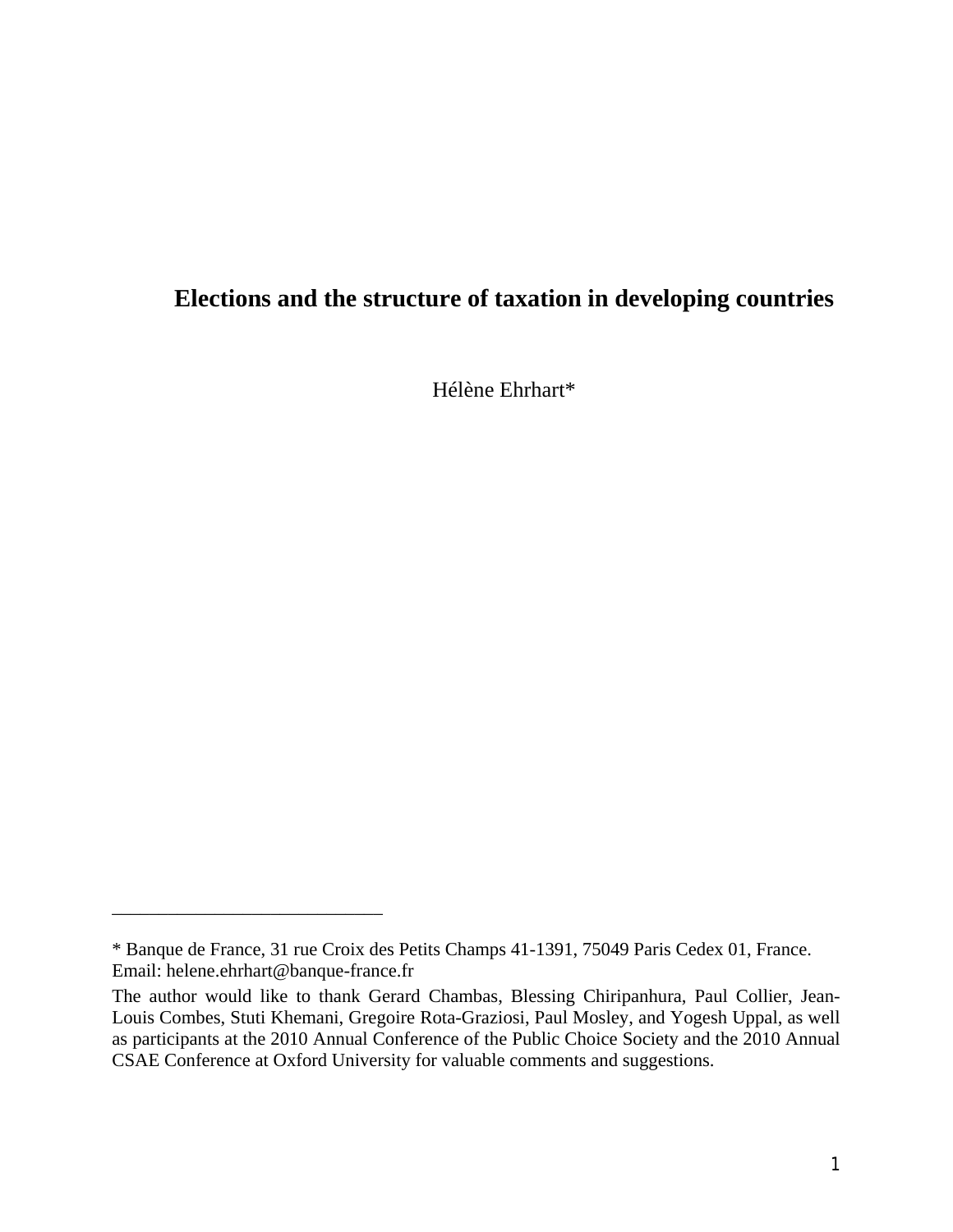**Résumé.** Cet article analyse l'impact du calendrier électoral sur la composition des recettes fiscales (taxes directes versus taxes indirectes) dans les pays en développement. Il constitue ainsi une extension des études traditionnelles des cycles politico-budgétaires qui considèrent l'effet des élections sur les recettes totales. L'analyse de données de panel pour 56 pays en développement sur la période 1980-2006, révèle de claires modifications de la structure fiscale en période électorale. Corrigeant pour le potentiel biais d'endogénéité lié à la date de tenue des élections, nous trouvons que les recettes issues de la fiscalité indirecte sont réduites juste avant les élections tandis qu'il n'y a pas de modification significative des recettes de fiscalité directe. En année électorale, les recettes fiscales indirectes sont inférieures de 0,3 point de pourcentage de PIB à celles hors périodes électorales, correspondant à une diminution d'environ 3,4% de la moyenne des recettes dans notre échantillon.

*Mots-clés :* Cycles politico-budgétaires, Elections, Fiscalité, Pays en développement *Codes JEL :* D72, E62, O10.

**Abstract.** This article analyses the impact of the electoral calendar on the composition of tax revenue (direct versus indirect taxes). It thus represents an extension of traditional political budget-cycle analyses assessing the impact of elections on overall revenue. Panel data from 56 developing countries over the 1980-2006 period reveals a clear pattern of electorally-related policy interventions. Taking the potential endogeneity of election timing into account, we find robust evidence of lower indirect taxes being applied by incumbent governments in the period just prior to an election. Indirect tax revenue in election years is estimated to be 0.3 GDP percentage points lower than in other years, corresponding to a fall of about 3.4% of the average figure in the sample countries, while there is no such relationship with direct tax revenue.

*Keywords:* Political budget cycles, Elections, Taxation, Developing countries. *JEL classification:* D72, E62, O10.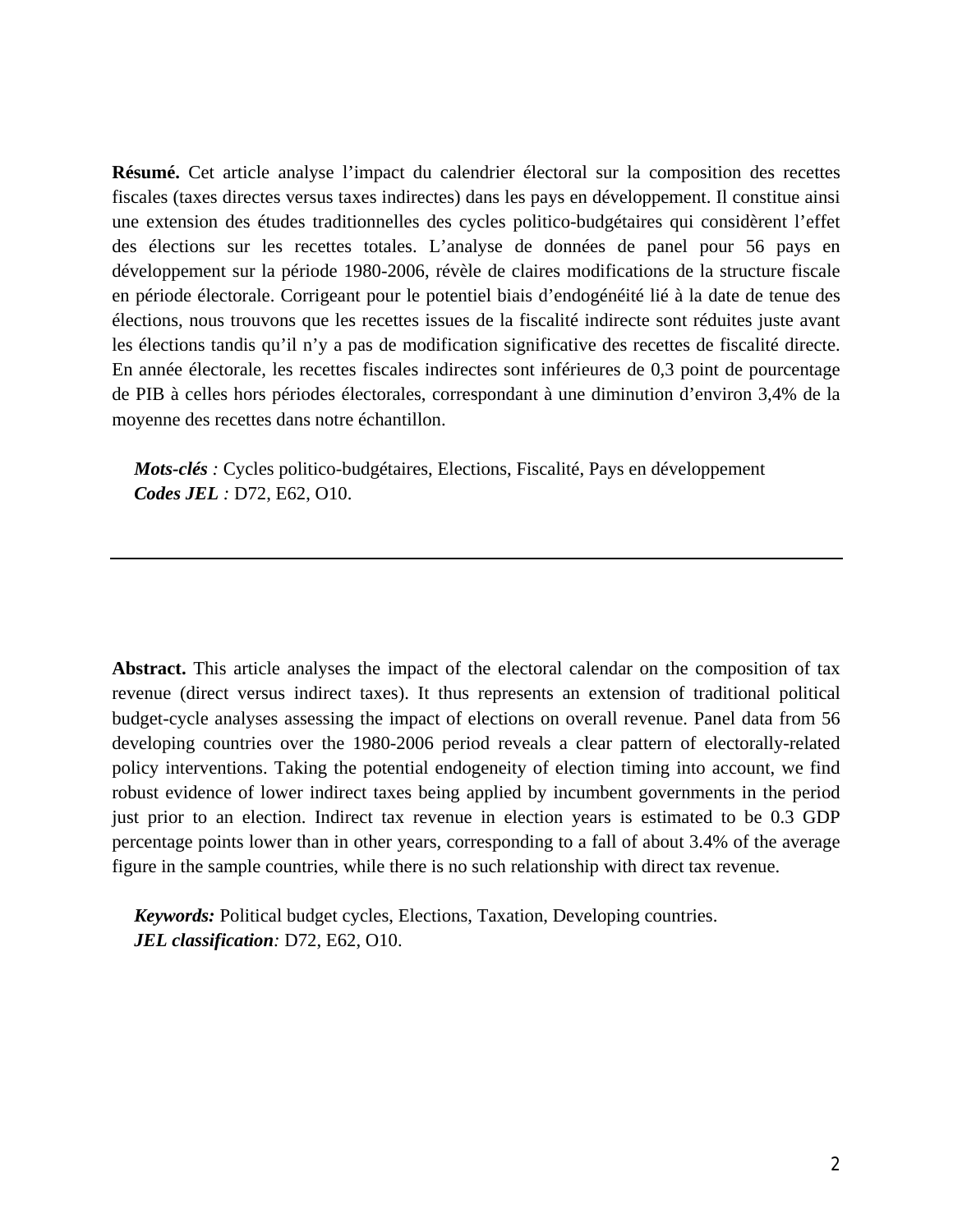#### **1. Introduction**

This paper asks whether and to what extent the structure of taxation is manipulated in developing countries during election periods. Just before elections, governments may reduce certain kinds of tax in order to improve their chances of re-election. The theoretical basis of these electoral manipulations, which are known as political business cycles, dates back to the seminal papers of Nordhaus (1975) and Lindbeck (1976). Empirical tests of political business cycles were initially carried out mainly in developed countries, but produced only mixed results (Alesina and Roubini 1992; Alesina *et al*. 1997). Rather than political cycles in real macroeconomic outcomes, several articles revealed evidence of political cycles in a number of policy variables in developed economies (see, e.g., Blais and Nadeau 1992; Efthyvoulou 2011; Hakes 1988; Yoo 1998) and especially in fiscal variables. These latter were called political budget cycles (Drazen 2001).

Political budget cycles have been found to be more prevalent in countries where democracy is more recent, presumably because voters there lack the experience of the competitive electoral process (Brender and Drazen 2005). In these "new" democracies, fiscal manipulation might therefore be rewarded rather than punished. Shi and Svensson (2006) consider the relationship between elections and fiscal balances in a large sample of countries and reveal that political budget cycles are larger in developing than developed countries. They explain their findings by the greater rents that accrue to politicians from remaining in power and the relative lack of informed voters in the electorate.

A number of pieces of work have tried to distinguish which fiscal magnitude - revenues or expenditure – is the most subject to political cycles. Block (2002) confirms the presence of political business cycles in a sample of sub-Saharan African countries, both in fiscal balances

3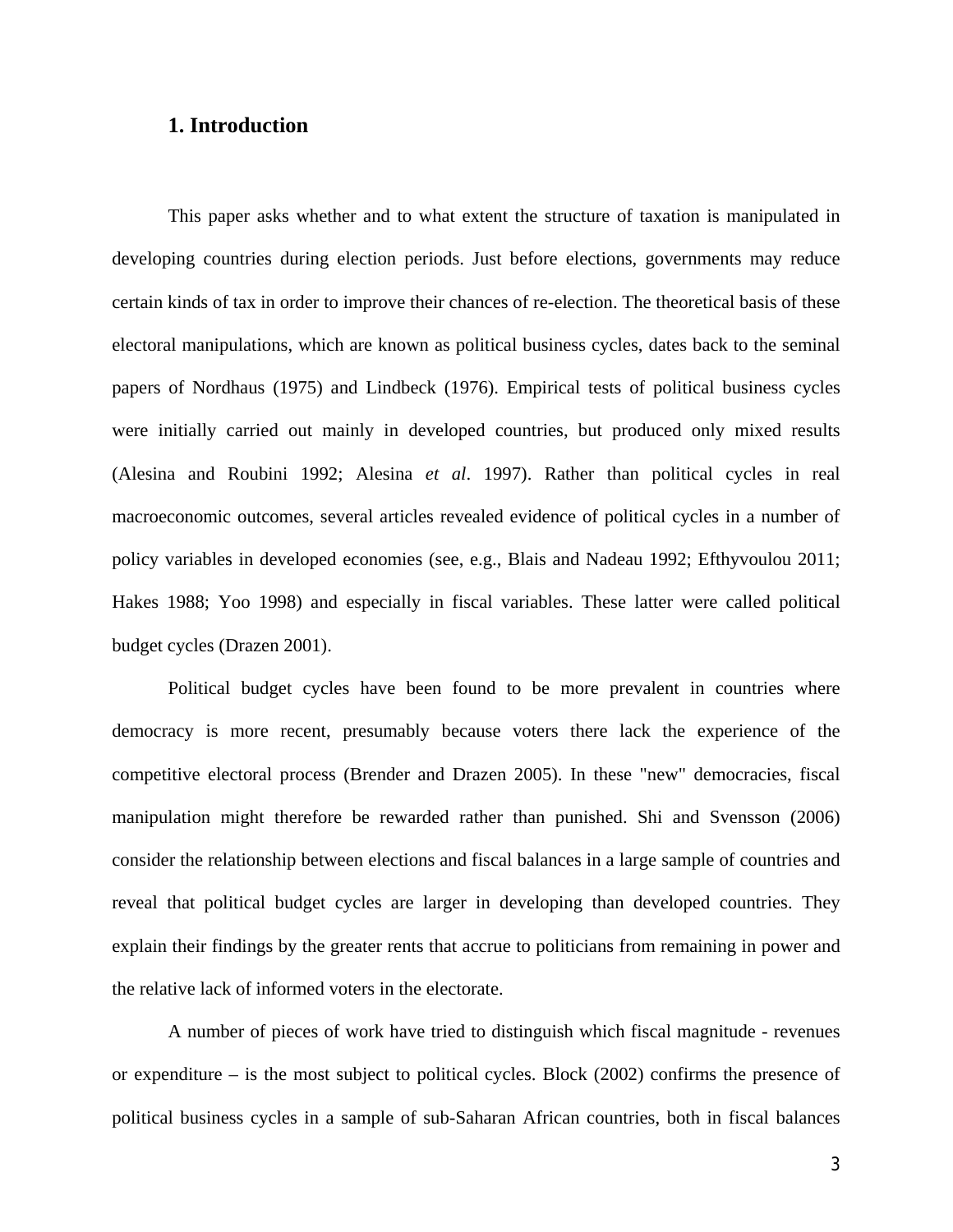<span id="page-5-0"></span>and public expenditure, but finds no significant effect on overall tax revenue. Equally, in a sample of 24 developing countries, Schuknecht (2000) finds no significant affect of elections on overall revenue. In single-country analyses, Fall (2007) for Papua New Guinea and Gonzalez (2002) for Mexico find evidence of the political manipulation of fiscal balances and public spending, but no significant effect on overall revenue.

However, the absence of any effect on overall tax revenue may mask significant electoral manipulation of some particular taxes, as found in the case of expenditure by Vergne (2009): electoral cycles may work via the structure of tax revenue rather than the overall level. With taxes, contrary to expenditure, it is difficult to target specific geographic areas, but it is possible to target voters through particular types of tax cuts. The aim of this paper is therefore to see whether governments manipulate specific components of tax revenue in election periods. We appeal to the theoretical model of Drazen and Eslava (2010) to understand which kinds of taxes are more likely to be politically manipulated, and test these theoretical predictions on a sample of 56 developing countries over the 1980-2006 period.

There is, to our knowledge, no existing work on political budget cycles in different components of tax revenue which appeals to a cross-section of developing countries. The evidence for developed economies is relatively scarce and has produced mixed results.<sup>[1](#page-5-0)</sup> With respect to developing countries, Khemani (2004) considers Indian data and distinguishes different components of both expenditure and revenue, finding evidence of targeted commodity tax breaks prior to elections.

The existence of electoral budget cycles in non-democratic countries is open to question

-

<sup>&</sup>lt;sup>1</sup> Andrikopoulos *et al.* (2004) find significant election effects on indirect taxes, but only in a few EU countries. Katsimi and Sarantides (2011) find a significant relationship between elections and direct taxes in a sample of 19 OECD countries and Mikesell (1978) between election and broad-based taxes in American states. Ashworth and Heyndels (2002) find evidence of a political budget cycle in national tax structures in OECD countries, but focus on tax structure turbulence and therefore provide no information on which specific component of tax is the most affected.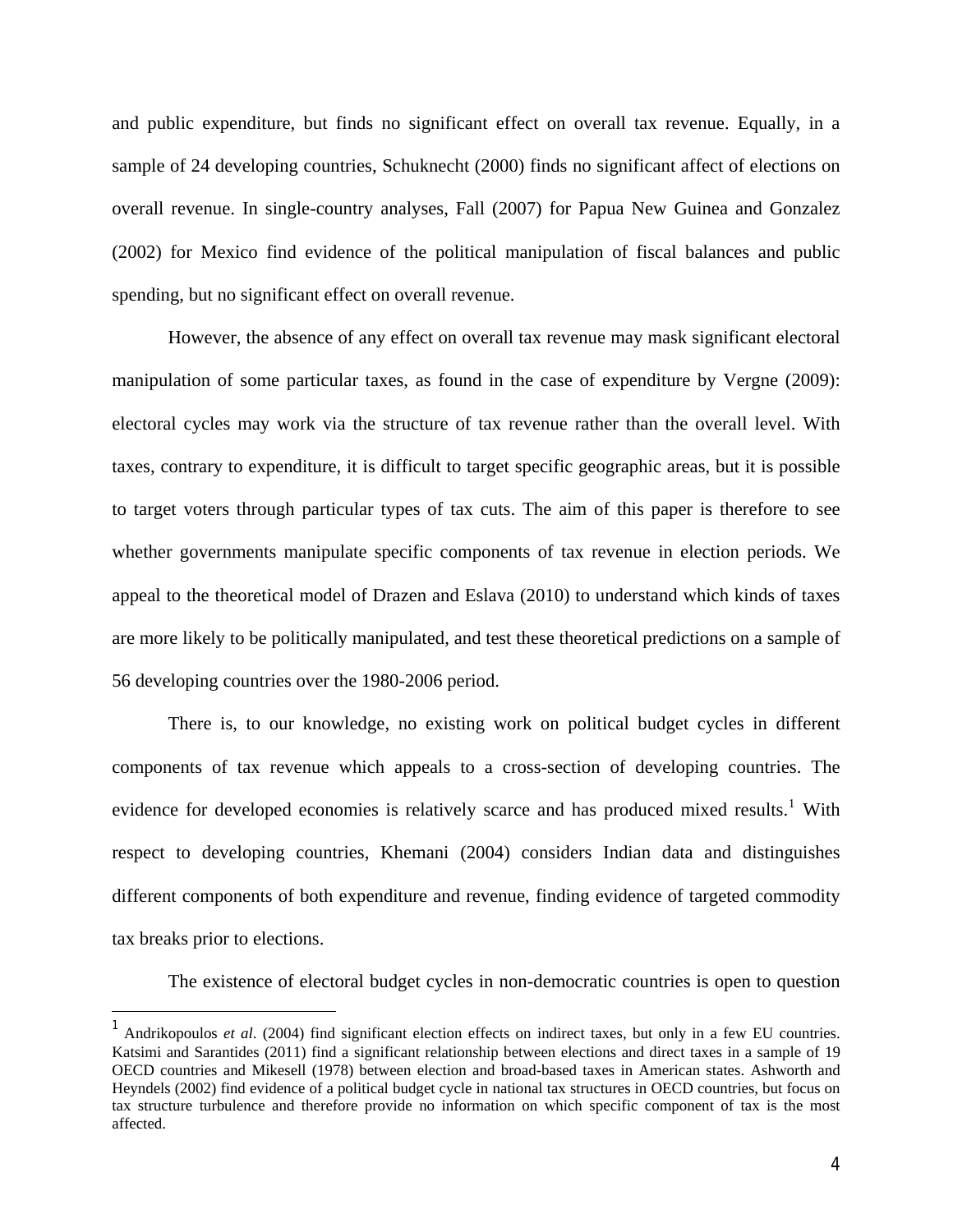but, as Rogoff (1990) notes, even in dominant-party systems where election outcomes are largely pre-determined, politicians may still care about the victory margin. They may also wish to satisfy voters in order to reduce the risk of a coup d'etat. With the advent of democracy in developing countries, elections have become more frequent over time (in our sample of countries, 82 elections were held in the 1980s, 114 in the 1990s, and 83 in only 7 years between 2000 and 2006). This multiplication of elections may well, as highlighted by Chauvet and Collier (2009), increase government accountability and lead to better policy. However, if the elections are badly conducted, the cyclic negative effect of elections on economic variables may predominate. It would therefore seem crucial to establish whether this greater frequency of elections will go hand-in-hand with more political manipulation of tax revenue, creating obstacles to tax reform.

Theoretical models (Rogoff 1990; Drazen and Eslava 2010) predict how incumbents may change the composition of government expenditure to influence voters. However, there is to our knowledge no existing theoretical model predicting an electoral effect on tax structure. We here apply the model of Drazen and Eslava (2010) to tax composition. The resulting prediction for developing countries is lower indirect taxes in election years (compared to non-election years) and a corresponding pre-election rise in direct taxes. Our empirical results, using a GMM-system estimator and taking the potential endogeneity of election timing into account, do indeed suggest that lower indirect taxes are the preferred channel via which incumbents in developing countries attempt to curry favour prior to elections. This result continues to hold when we consider only predetermined elections and when we use an alternative method of dating elections.

The paper is divided into five sections. The theoretical model of the political budget cycle in tax revenue composition is presented in Section 2. Section 3 then describes our empirical framework, the results of which are set out in Section 4. Last, Section 5 concludes.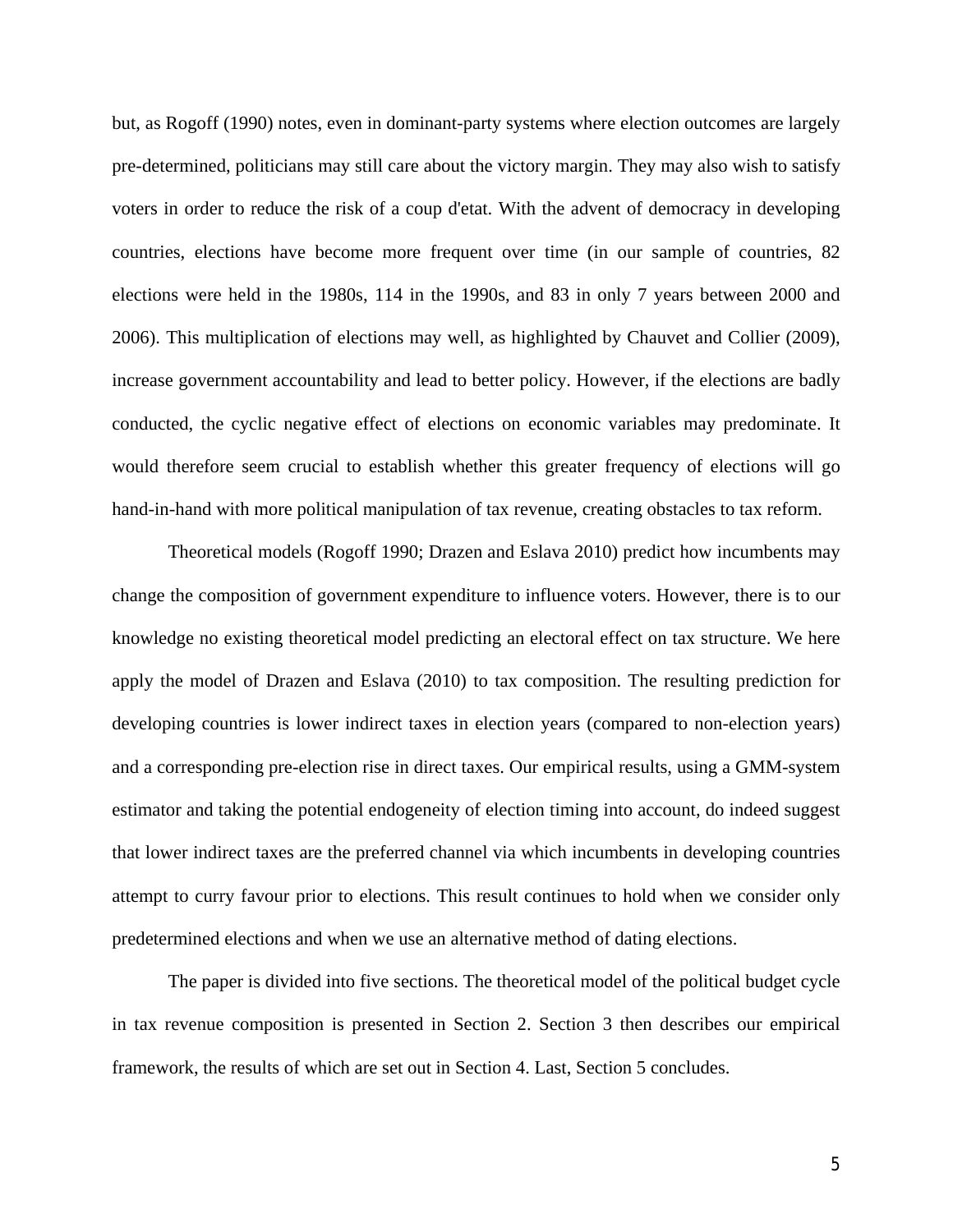#### **2. A theoretical model of political budget cycles in tax composition**

There are two theoretical approaches to political business cycles: opportunistic and partisan. Partisan models (Hibbs 1977; and Alesina 1987) assume a two-party political system in which each party has a different policy platform, with political business cycles arising due to politicians' pursuit of ideological goals; opportunistic cycles, as initially developed by Nordhaus (1975), are created by incumbents manipulating economic variables in order to maximize their re-election chances just prior to elections. Opportunistic political cycles in fiscal policy variables occur both in developed and developing countries, although they are larger in the latter. A consensus has emerged that political cycles in macroeconomic real outcomes in developed economies are mainly due to temporary partisan rather than opportunistic electoral effects (Alesina 1987; Alesina and Roubini 1992). This received wisdom has however been questioned by Grier (2008), who finds robust evidence of sizeable opportunistic political business cycles in US real GDP growth.

Given that our focus here is on developing countries and fiscal policy variables, we will adopt an opportunistic rather than partisan approach to political cycles. In opportunistic political budget-cycle models (Rogoff and Sibert 1988; Persson and Tabellini 1990), political budgetcycles arise due to information asymmetry between electors and politicians regarding the latter's competence. Voters infer policymakers' competence from observable economic data, which incites opportunistic governments to manipulate policy variables in order to appear competent prior to elections. Some of the theoretical models predict cycles in the composition of expenditure rather than total expenditure itself. In the signaling model of Rogoff (1990), the incumbent has an incentive to "signal" her competence by redirecting fiscal policy towards easily-observed consumption expenditure and away from government investment. Drazen and Eslava (2010) suggest a different approach to this "competence" argument, and present a model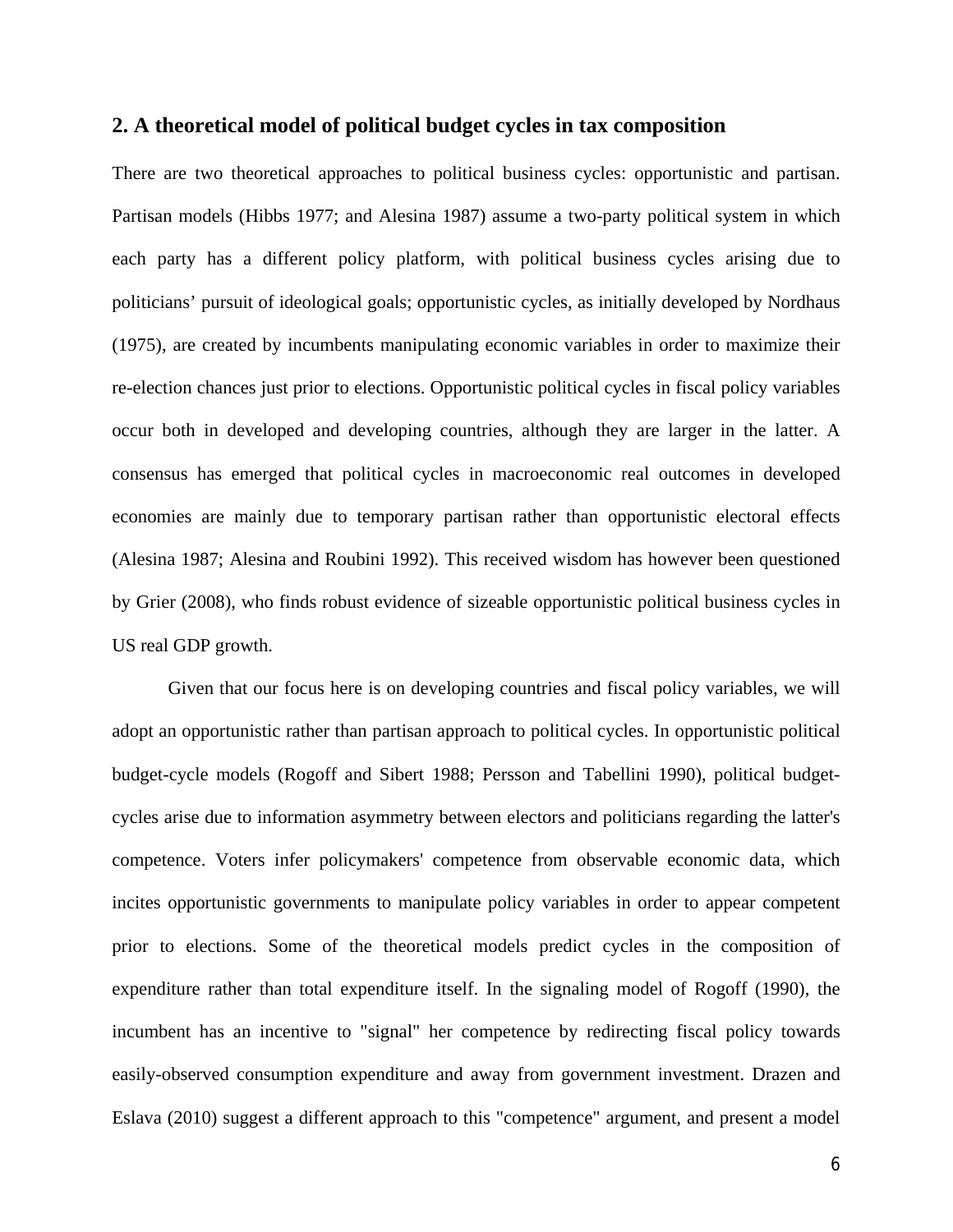of voter-friendly opportunistic changes in the composition of expenditure arising because citizens and politicians have different preferences over types of government spending.

We here draw a parallel to Drazen and Eslava's (2010) model of tax-revenue composition, but first of all need to determine citizens' preferences over tax policy in developing countries.

In developing countries, a distinction can be made between indirect taxes, representing on average 9% of GDP in our sample countries, and direct taxes (3.8% of GDP). Indirect taxes consist of taxes on international trade and domestic broad-based consumption taxes, namely sales or value-added taxes and excises. The reliance on taxes on international trade has been falling since the 1990s in developing countries, while domestic consumption tax revenue has risen (Baunsgaard and Keen 2010). Among these domestic consumption taxes, excises are tools for the regulation of the consumption of particular goods. However, there is a tension between their regulatory and revenue aspects (Shughart II 1997). Direct taxes consist of taxes on both individual and company income.

Citizens' preferences over the different components of taxes, direct or indirect, can be determined by taking two elements into account. First, in developing countries, given that the stock of capital owned by the median voter is less than the average endowment, this voter bears a relatively larger burden of taxes on consumption than on income from capital. She should therefore have a preference for lower indirect taxes and higher direct taxes. Second, given that a considerable number of the citizens work in the informal sector, which is particularly prominent in developing countries (Schneider and Enste 2000 and Dreher and Schneider 2010), only relatively few people pay income tax on wages. Contrary to developed economies, where personal income tax raises a significant share of tax revenue, the bulk of direct tax revenue in developing countries comes from corporate income tax. Individual income tax plays at most a

7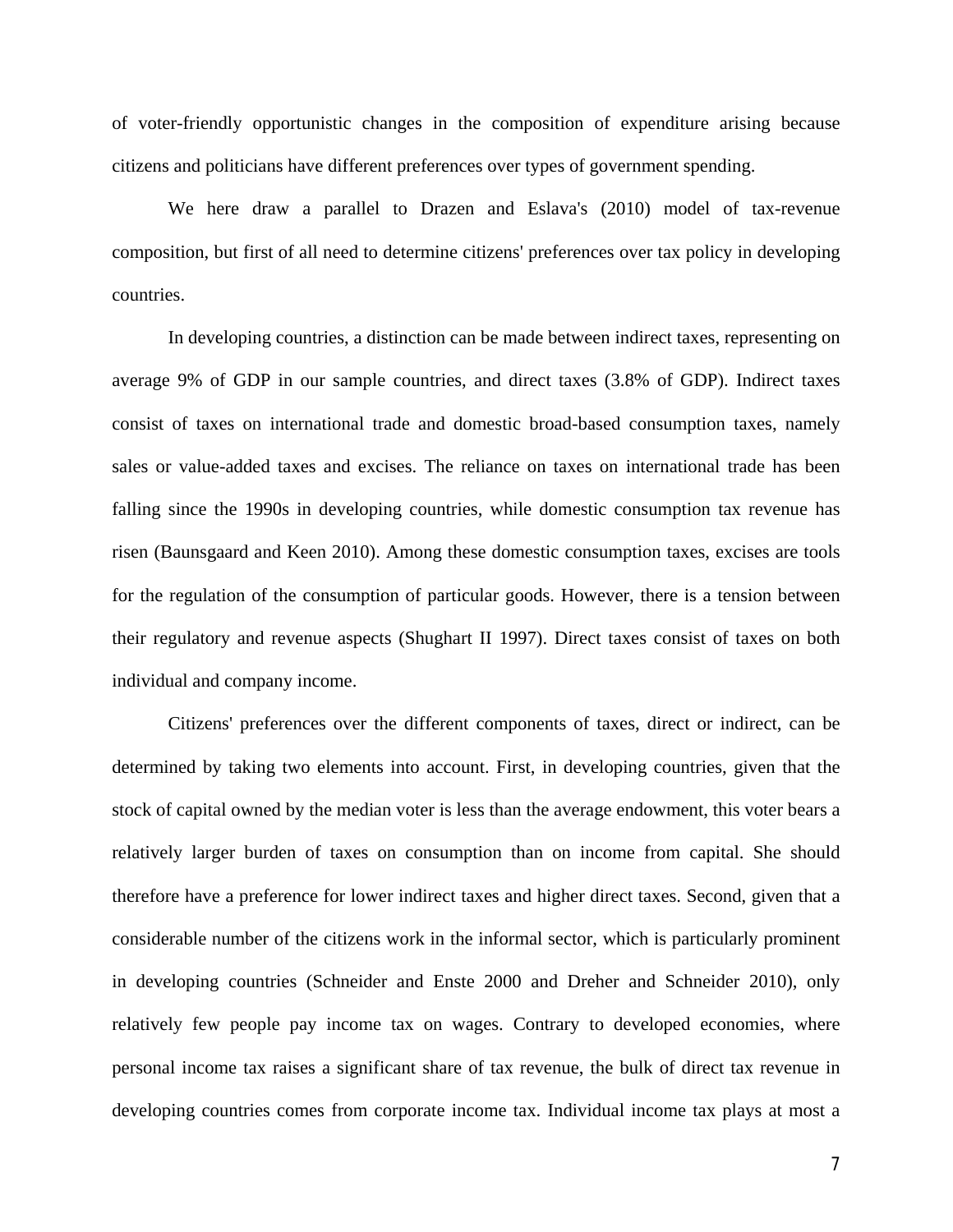<span id="page-9-0"></span>limited role (Bird and Zolt 2005). Voters in developing countries should then prefer lower indirect taxes to lower direct taxes.

We then propose a poltical budget cycle model of tax composition drawing on Drazen and Eslava (2010), which refers to the electoral manipulation of expenditure composition. The incumbent here may modify tax composition instead of the composition of expenditure. We have suggested that individuals in developing countries prefer lower indirect taxes. We here consider that citizens only value lower indirect taxes, whereas politicians will value lower levels of other components of tax revenues, namely direct taxes.<sup>[2](#page-9-0)</sup>

Two types of policymakers are assumed in Drazen and Eslava (2010), who put different weights on citizen welfare compared to their own interests. On the one hand, the "people" policymaker puts a large weight on citizen welfare, and will implement the citizens' preferred policy, low indirect taxes, in both election and non-election periods. On the other hand, a "desk" policymaker puts considerable weight on her own interest and will prefer, in non-election periods, relatively high indirect taxes, in order to provide firms with low direct taxes. These weights are not known to voters, but are crucial to the latter's choice. Voters will try to infer how socially-oriented the incumbent is from the pre-election level of indirect taxes. The probability of re-election therefore depends on tax-policy decisions.

The equilibrium outcome depends on whether the desk policymaker values re-election more than lower direct taxes. Intuitively, the desk policymaker may retreat from the preferred policy of lower direct taxes during election periods in order to mimic a people policymaker and increase re-election chances. A political budget cycle will then exist as the desk policymaker

 $\overline{a}$ 

 $2^{2}$  As explained in Drazen and Eslava (2010), the second component should be one that politicians may value but voters do not. We can think, for instance, of politicians who value low direct taxes in order to favor companies and potentially receive contributions. However, we assume here that changes to the second component do not help influence election success.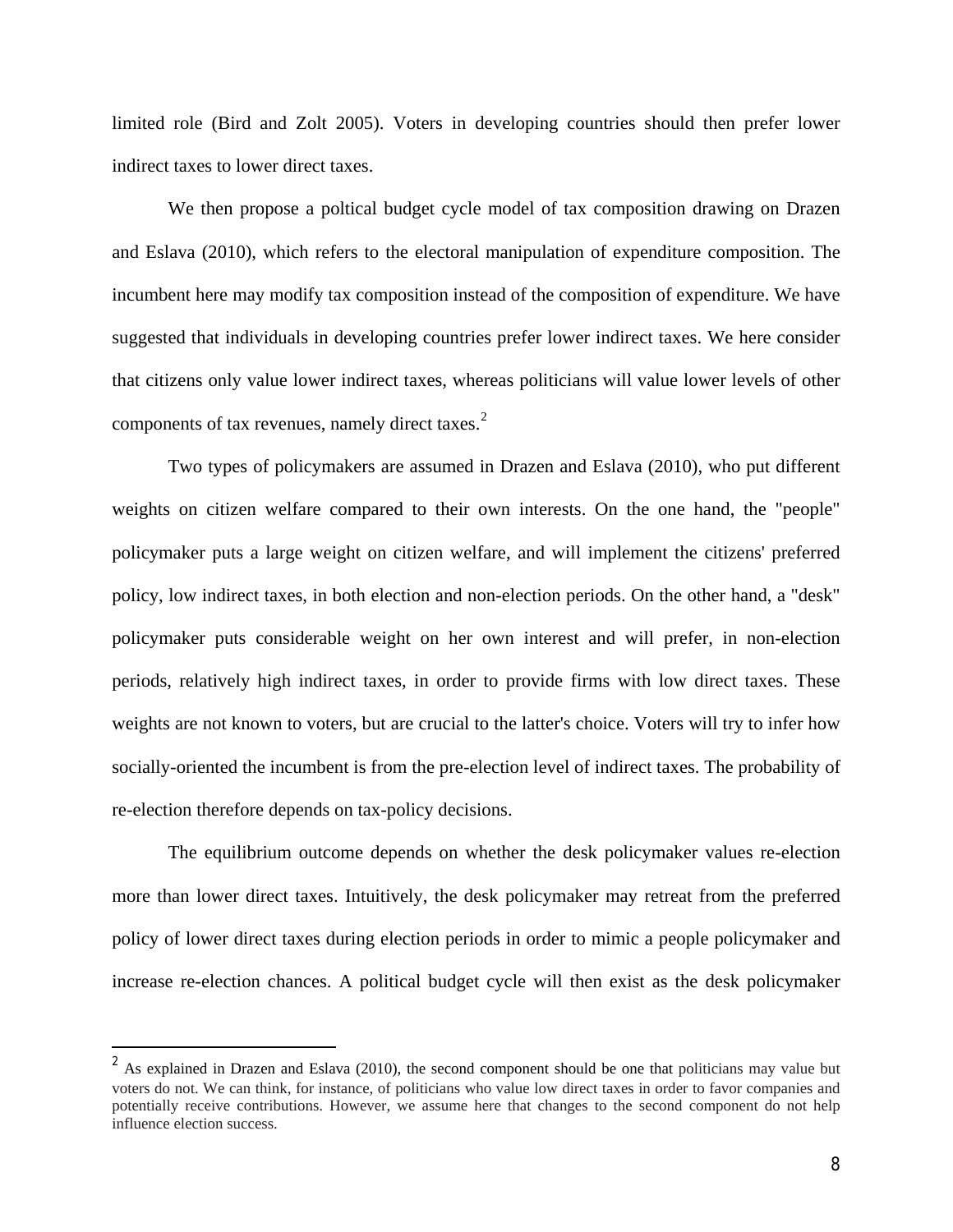<span id="page-10-0"></span>chooses, with some probability, low indirect taxes in the election year, while in non-election years low direct taxes and high indirect taxes will prevail. By shifting the composition of taxes toward voters' preferences, the incumbent tries to signal preferences that are close to those of voters. Hence, if re-election is valuable enough, a political budget cycle will exist with indirect taxes that are lower in election than non-election years. Given that the government's budget constraint is assumed to be binding, direct taxes will vary in the opposite direction.

We will now assess the empirical validity of the above theoretical predictions using a sample of developing countries.

#### **3. The empirical framework**

-

We carry out the empirical test of the electoral effect on tax policy using panel data on 56 developing countries<sup>[3](#page-10-0)</sup> (see Appendix 1) over the 1980-2006 period. For both type of tax, direct and indirect, we estimate the following equation to look for evidence of electoral tax manipulation:

$$
Taxrev_{i,t} = \alpha_1 Electronic
$$

where *i* and *t* are country and year indicators, respectively, and *Taxrev* is the dependent variable. This latter is defined as either direct or indirect tax revenue divided by GDP. Direct taxes correspond to income tax (corporate plus individual tax revenue) whereas indirect tax comprises taxes on international trade and domestic taxes on consumption (sales tax, value-added tax and excises). The "Election" dummy takes the value 1 in election years and 0 otherwise, and the

 $3W$ e consider all the developing countries listed as low, lower-middle or upper-middle income in the World Bank classification, but require that they have data for at least 15 years over the 1980-2006 period to be included in our sample. Four of the remaining countries (Bhutan, Jordan, Myanmar and the Syrian Arab Republic) held no elections in the period under consideration, and are thus excluded from the sample.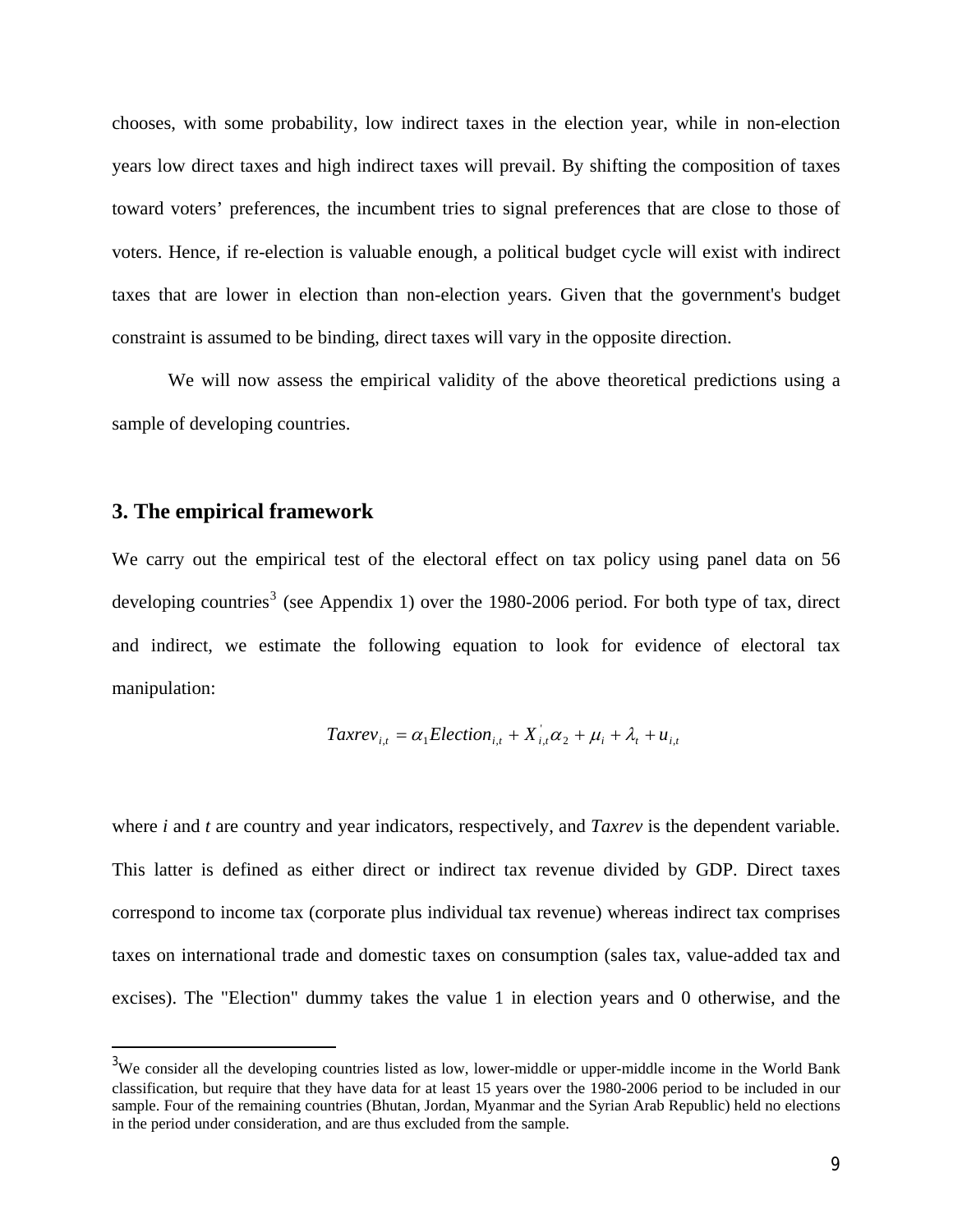<span id="page-11-0"></span>vector X captures the other explanatory variables, discussed further below, affecting direct and indirect tax revenues. The term  $\mu$  is a country-specific effect,  $\lambda$  are time dummies and  $\mu$  is an unobserved random error term.

The data on election years come from the Database of Political Institutions (DPI) of Beck *et al*. (2001), the "Voter Turnout Since 1945 to Date" of the Institute for Democracy and Electoral Assistance (IDEA), and the election guide of the International Foundation for Electoral Systems (IFES). We consider legislative elections for countries with parliamentary systems and presidential elections for those with presidential systems. Appendix 1 summarizes both the type of political system in place in 2000 and the timing of elections in all of our sample countries. Two-thirds of the elections in our sample took place in democratic countries (countries with a positive Polity2 index on the scale ranging from  $-10$  to  $+10$ ). The tax data for African countries come from Keen and Mansour (2010), who compiled an almost balanced data set from IMF Government Finance Statistics (GFS) and Article IV reports. For the other developing countries, the data are taken from the same sources, namely GFS and Article IV data.

Drawing on the empirical literature that models the share of tax revenue in GDP (Adam *et al*. 2001; Khattry and Rao 2002; Keen and Lockwood 2010), we include a number of control variables. The lagged dependent variable controls for persistence in tax revenues over time. The theoretical prediction we test here is based on comparative statics, and the corresponding econometric specification is therefore static also. The lagged dependent variable is however required as tax revenues are persistent; this variable appears regularly in tests of electoral budget cycle models based on comparative statics (see e.g. Block 2002; Shi and Svensson 2006; Vergne 2009; Drazen and Eslava 2010). GDP per capita is a proxy for overall development, and is

 $\overline{a}$ 

<sup>&</sup>lt;sup>4</sup> The inclusion of country fixed effects helps to control for institutional heterogeneity across countries, which is greater in multi-country studies than in cross-sectional units within the same country.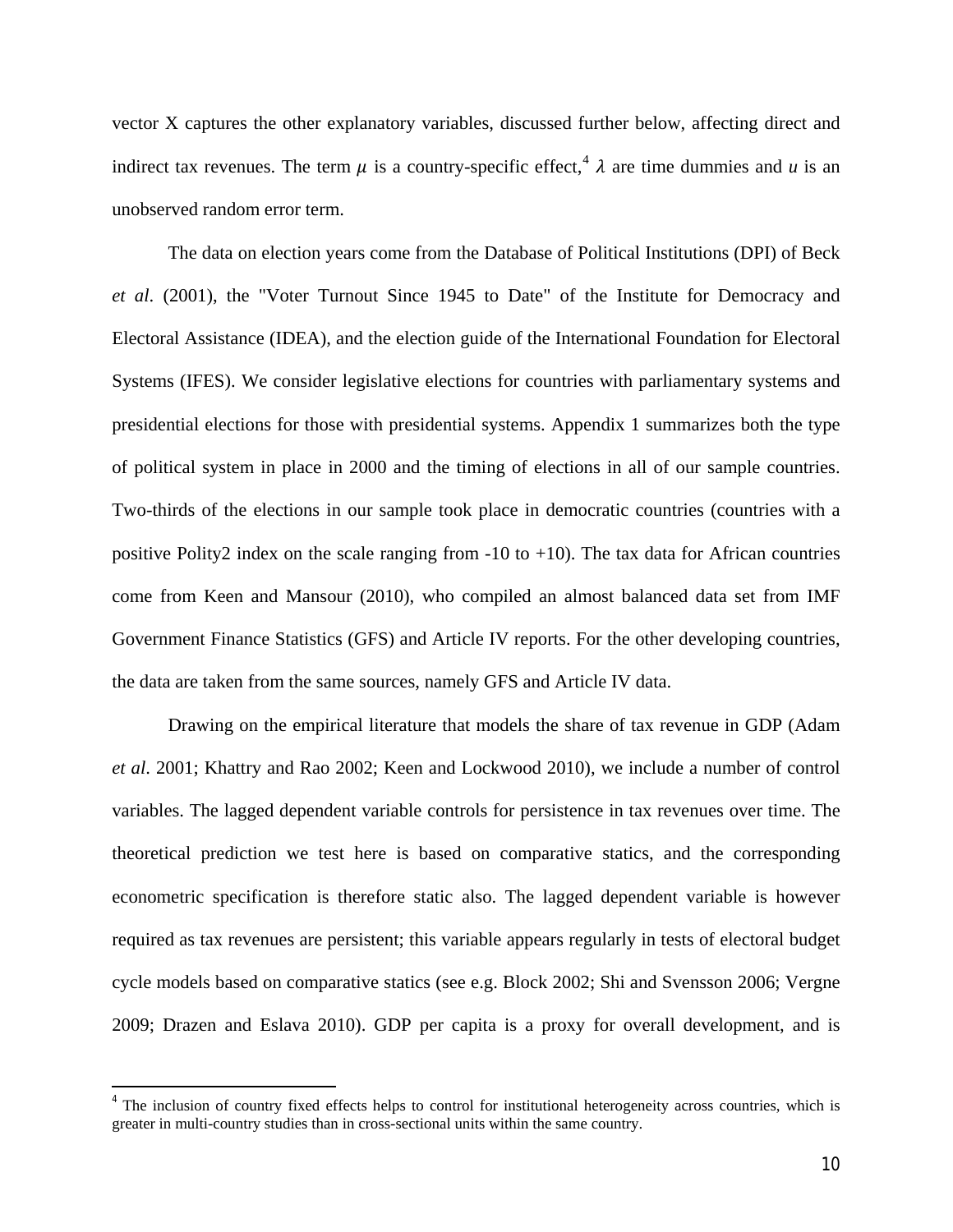usually positively correlated with tax revenue. The structure of the economy is picked up by the degree of urbanization, which is expected to have a positive impact on tax revenue since it is arguably easier to collect taxes in urban areas. We also introduce a demographic variable, namely the share of the population aged 14 or less: the correlation should be positive here as those out of the market are associated with a greater need for tax revenue. Higher inflation should reduce tax revenue via the Tanzi-Olivera effect. Finally, the share of imports should increase indirect tax revenue given that, in developing countries, a considerable part of valueadded taxes come from levies on imports. All of these variables come from the World Development Indicators (WDI) database. The table in Appendix 2 lists the descriptive statistics for all of the variables included in the analysis.

The inclusion of the lagged dependent variable may yield biased coefficient estimates with the fixed-effect estimator, since the lagged level of tax revenue is by construction correlated with the error term (Nickell 1981). We therefore check the robustness of the OLS-fixed effect results via GMM estimation. We use the GMM-system estimator, rather than the difference-GMM estimator, since the former minimizes the potential bias and imprecision associated with the latter (Arellano and Bover 1995; Blundell and Bond 1998). The GMM-system estimator combines, in a system, level equations where the right-hand side variables are instrumented by the lagged (one period or more) first-differences of the series and an additional set of firstdifference equations, using lagged levels of the series as instruments. We test the validity of the GMM-system estimation via a Hansen test of over-identification. The null hypothesis is that our instruments are valid since they are not correlated with the residual. We also present a test of serial correlation in the residuals, which assesses the presence of first-order serial correlation and the absence of second-order serial correlation. Since our time dimension (27 years) is relatively long compared to the number of countries (56), we can also check the stationarity of the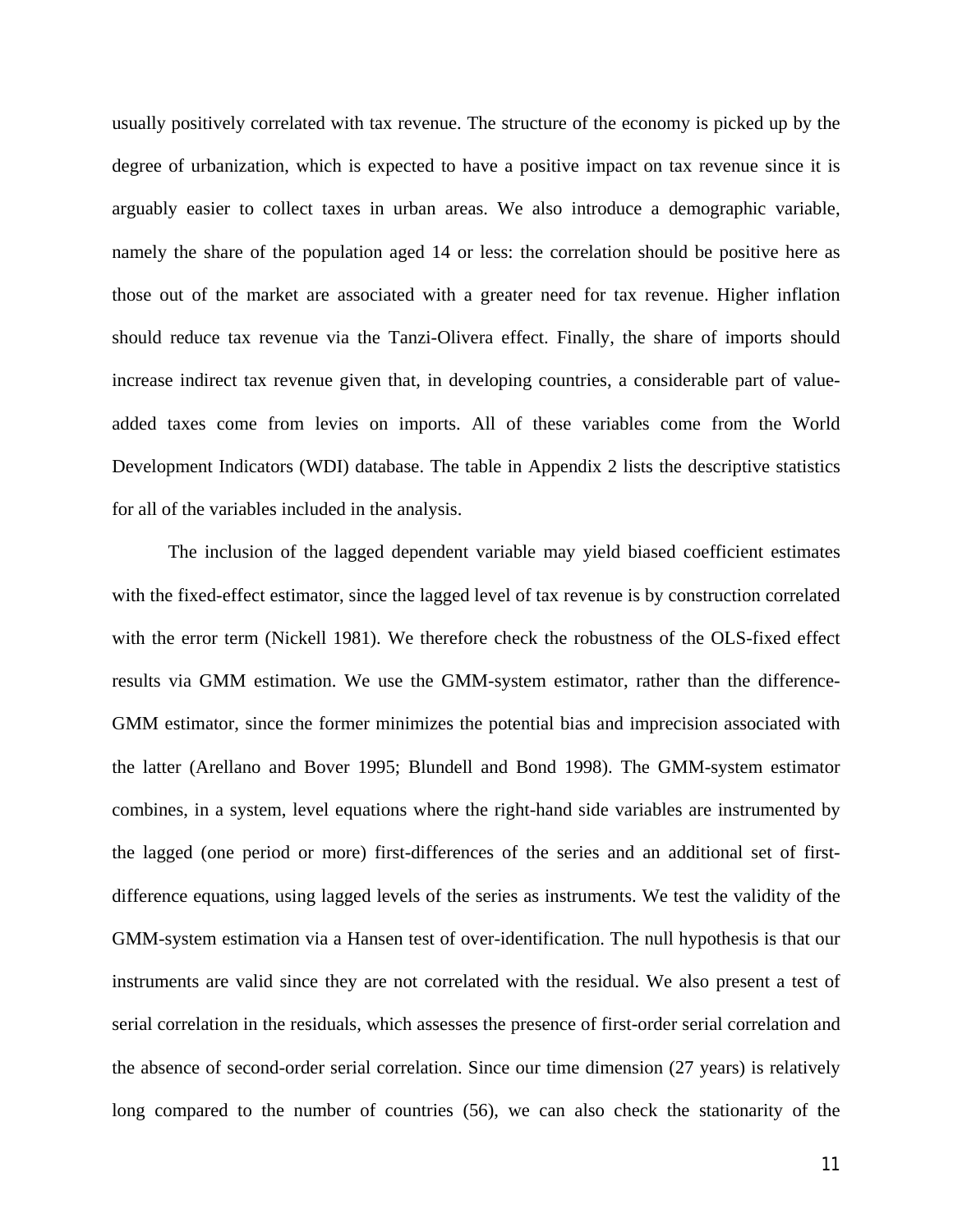<span id="page-13-0"></span>dependent variable to ensure that our estimation technique is appropriate. The Maddala-Wu test of stationarity on direct and indirect tax revenue as a percentage of GDP rejects the null hypothesis that the series are non-stationary.

Since the timing of elections is set out in the Constitution, assuming exogeneous elections seems reasonable. However, governments do sometimes call mid-term elections or postpone elections for political reasons. Here election timing may no longer be exogenous to government policy. We use two alternative strategies to deal with the potential endogeneity of elections from reverse causality or shocks which affect both the election date and tax revenue. First, as in Block (2002) and Shi and Svensson (2006), the GMM estimator can partly resolve the endogeneity problem, since we treat the election variable not as exogenous but rather as predetermined (Arellano and Bond 1991). The election variable is therefore instrumented by its past values. The second strategy, which tests whether or not the GMM results are robust and unbiased, is to distinguish pre-determined elections, defined as those which occur according to constitutionally-established intervals, from those which are "endogenous". In our sample, 190 out of 279 elections (68%) count as pre-determined.

#### **4. Results**

 $\overline{a}$ 

This section presents the results of both OLS fixed-effect and GMM-system estimation of the electoral manipulation of direct and indirect taxes. We then assess whether the results are sensitive to an alternative measure of the election variable, and whether changes also appear in the year following elections. We then distinguish between predetermined and endogenous elections.

 $<sup>5</sup>$  Using the data from Brender and Drazen (2005).</sup>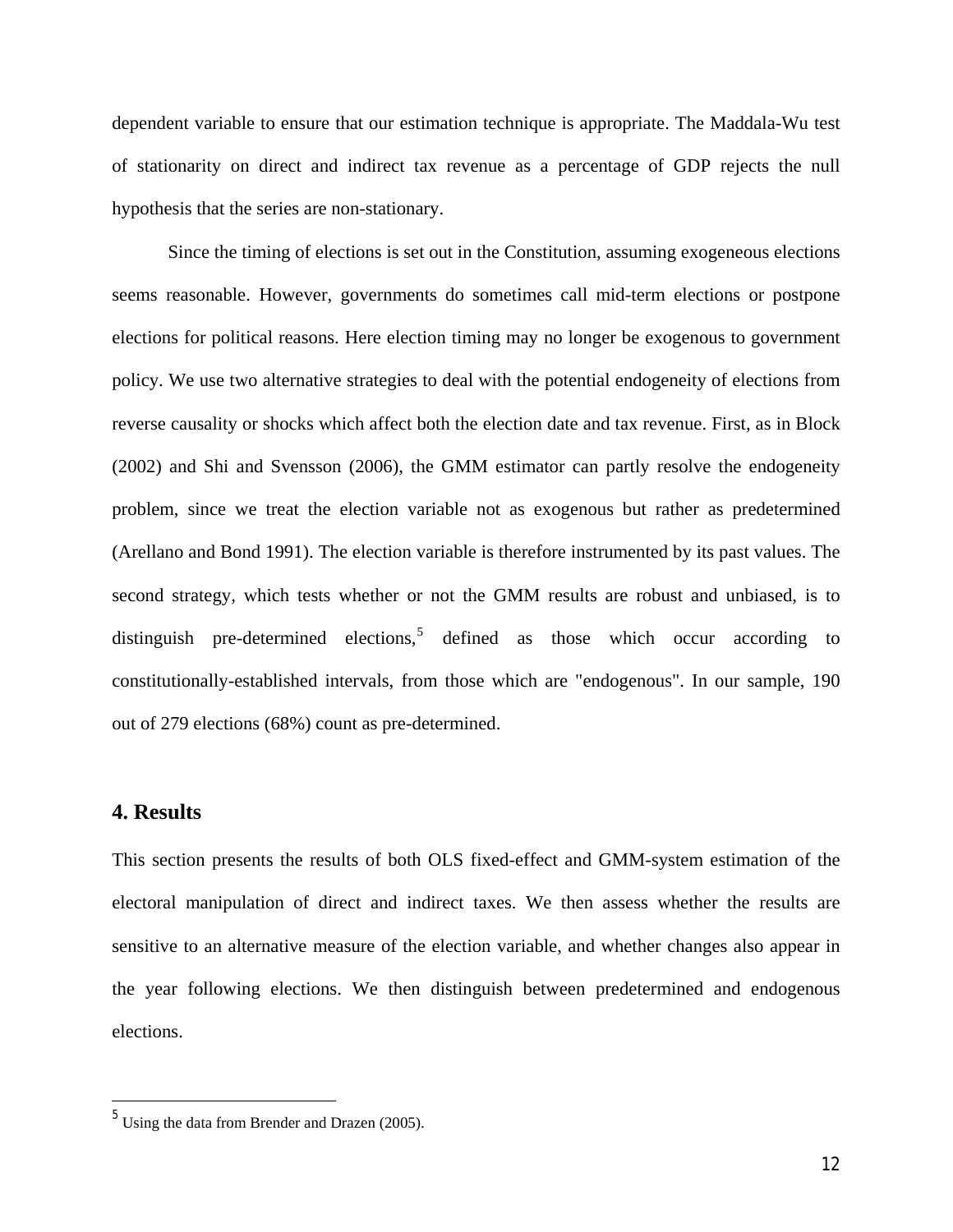#### **4.1. The effect of elections on the components of tax revenue**

Table 1 presents a number of specifications of both the fixed-effect and GMM-system estimator. The first four columns of Table 1, referring to fixed-effect estimation, reveal a significant fall in indirect tax revenue during election years and a positive but insignificant effect of elections on direct tax revenue. The GMM-system estimator (columns 5 and 6), which controls for the potential endogeneity of election timing, confirms these results. Including the share of the population aged below 14 as an additional control variable (columns 7 and 8) does not alter the conclusion that indirect tax revenue falls before elections. This empirical finding suggesting the use of lower indirect tax revenue by governments to increase their popularity at elections can be illustrated by a number of country experiences. First, the recurrent demonstrations in developing countries when changes in consumption taxes are seen as unfair, as in the one month-long street protests against the new VAT rules (Niger in 2005), show that people do care about the level of indirect taxes. Indirect tax exemptions for sensitive goods, such as rice or oil, which directly benefit voters may therefore be enacted in election periods. For example, in Ghana, sharp cuts in petroleum taxes were announced just before the 2008 elections.

There are a number of patterns in the control variables. GDP per capita is positively and significantly related to direct tax revenue, but has no effect on indirect tax revenue. Adam *et al*. (2001) also find an insignificant effect of GDP on indirect taxes and trade taxes. Khattry and Rao (2002) even suggest that GDP per capita is associated with lower trade taxes in lower-middle income countries. As expected, imports as a share of GDP are positively and significantly related to indirect tax revenues. Inflation often significantly reduces direct taxes, as found by Adam *et al*. (2001) and Ghura (1998). This is consistent with the Tanzi-Olivera effect, whereby, in an inflationary environment when actual tax payments lag the transactions to be taxed, the tax obligations are lower in real terms at the time of payment. The Hansen, AR(1) and AR(2) tests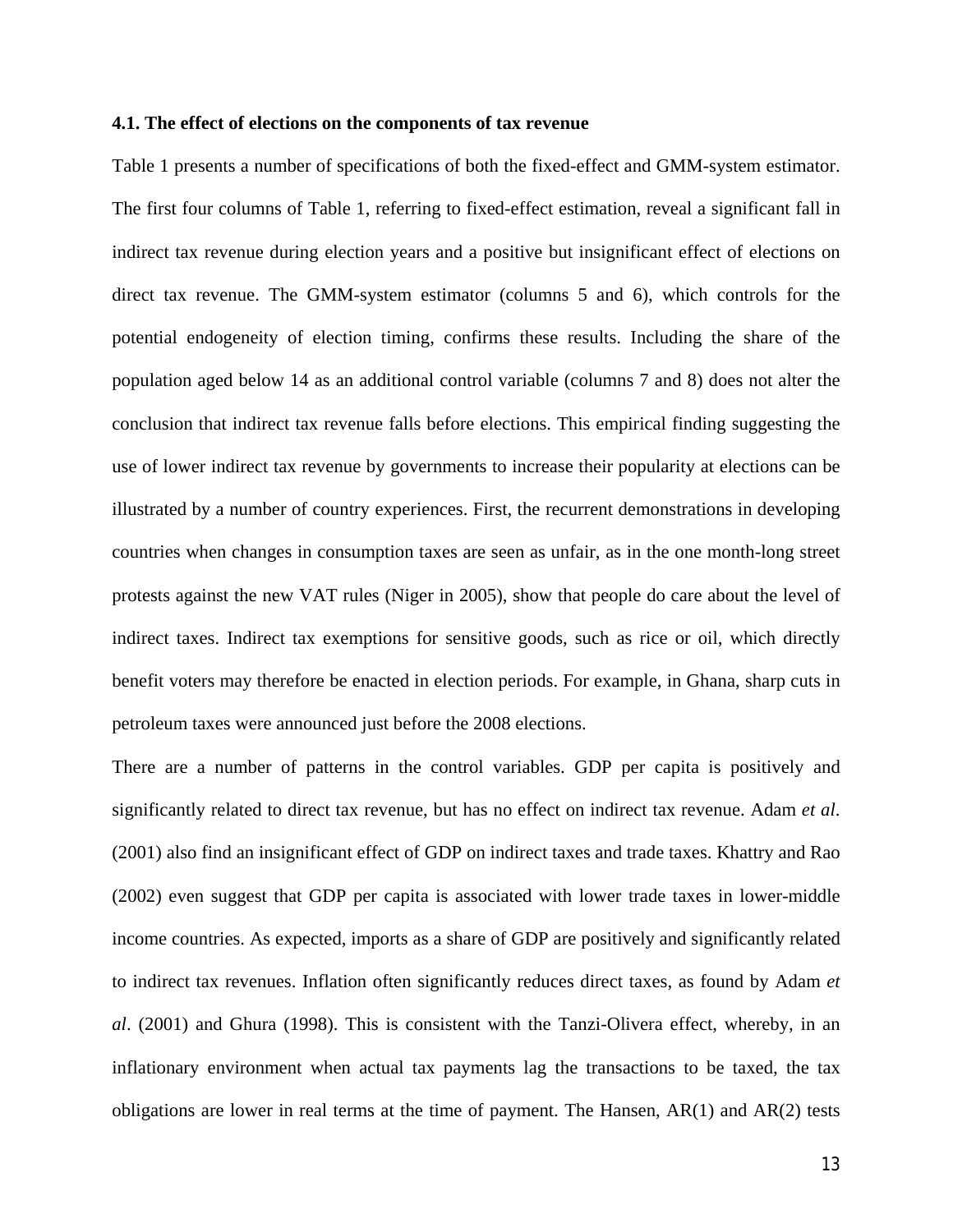confirm that the estimates are reliable.

The results then largely support our theoretical prediction that governments may reduce, for electoral reasons, only one specific type of tax, indirect taxes, in order to attract voters. The size of this reduction is non-negligible: in our preferred specification (column 8), indirect tax revenue is 0.31 percentage points of GDP lower in election than in non-election years. This corresponds to a fall of 3.4% in indirect tax revenue as a share of GDP in election years compared to the mean level in our sample (9.1% of GDP).

However, since we measure tax revenue as a share of GDP, we do not know whether this lower revenue reflects lower tax rates on some commodities, which translate into lower consumer prices, or less effort in tax collection, as a favor to companies. In the context of local government elections in India, Khemani (2004) concludes that, as local governments cannot change tax rates, the lower commodity tax revenue close to elections reflects less effort in tax collection. In our case, elections are at the national level, and incumbents can easily change tax rates on some sensitive goods consumed by a large share of voters. The significant fall in indirect tax revenue can therefore be considered as voter-friendly manipulation. However, contrary to the theoretical prediction, direct taxes are not significantly increased to counter these lower indirect taxes in election periods. This suggests that it may be less easy for governments to increase taxes, perhaps for structural reasons, than to reduce them. Our finding that governments only reduce one particular type of tax, indirect taxes, for electoral reasons is an interesting insight. This adds to the work that has found no electoral manipulation in overall taxes. A significant fall in indirect taxes but no significant change in direct taxes might well lead to overall tax revenue remaining statistically flat in election periods.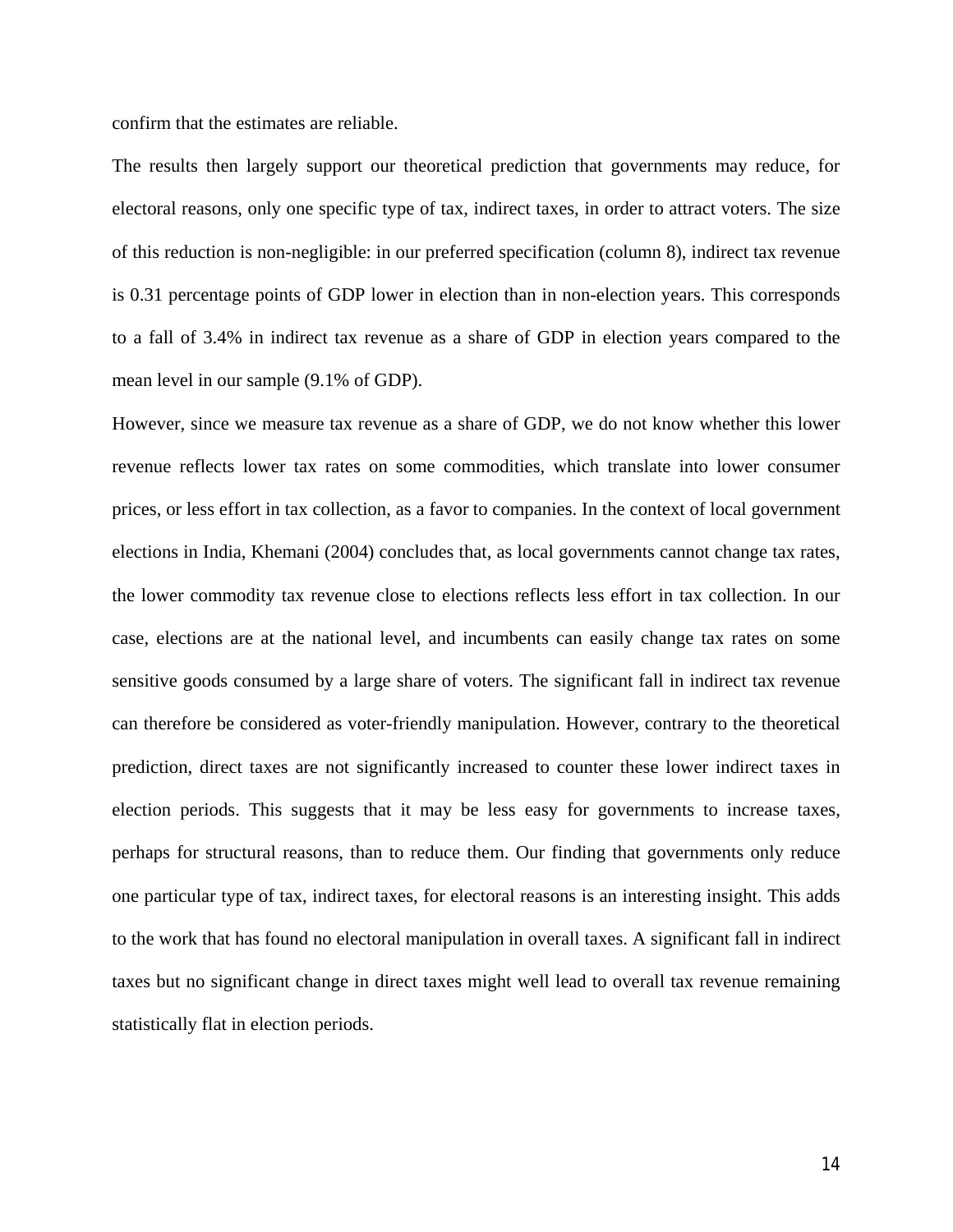#### **4.2. Election dates**

Our dummy variable for there being an election, following much of the literature, equals one in the election year, regardless of when in the year that election was held. For elections during the last six months of the year, the dummy mostly captures the pre-election period. However, for earlier elections, any pre-electoral tax changes likely took place in the year before the election, so that the dummy primarily captures post-electoral effects.

We appeal to two alternative measures to tackle these issues. We first split elections into those that occurred in the first and second half of the year (Brender and Drazen 2005). Second, as in Chauvet and Collier (2009), Drazen and Eslava (2010) and Vergne (2009), we test an alternative definition of the election variable in which an election held during the first half of the year is coded with the previous year equal to one and zero otherwise. When the election occurs during the second half of the year, the dummy variable remains coded as previously. Table 2 shows the results using these two approaches.

In the first four columns, for elections held in the second half of the year (in which the election variable is arguably less noisy), we find as previously a significantly negative effect of elections on indirect tax revenue and no effect on direct tax revenue. We now turn to the results from coding the election dummy differently (columns 5 to 8). We note that the resulting estimates on the dummy variable continue to have the same sign as above, regardless of the month in which the election occurred. Indirect tax revenue falls significantly immediately before an election while direct taxes remain unchanged. If we compare the results in Table 2 to those in Table 1, via the *p*-value, the original coding of the election variable slightly outperforms the alternative dating system. Having confirmed that our main result is robust to alternative coding, we retain the original election dummy for the remainder of the analysis.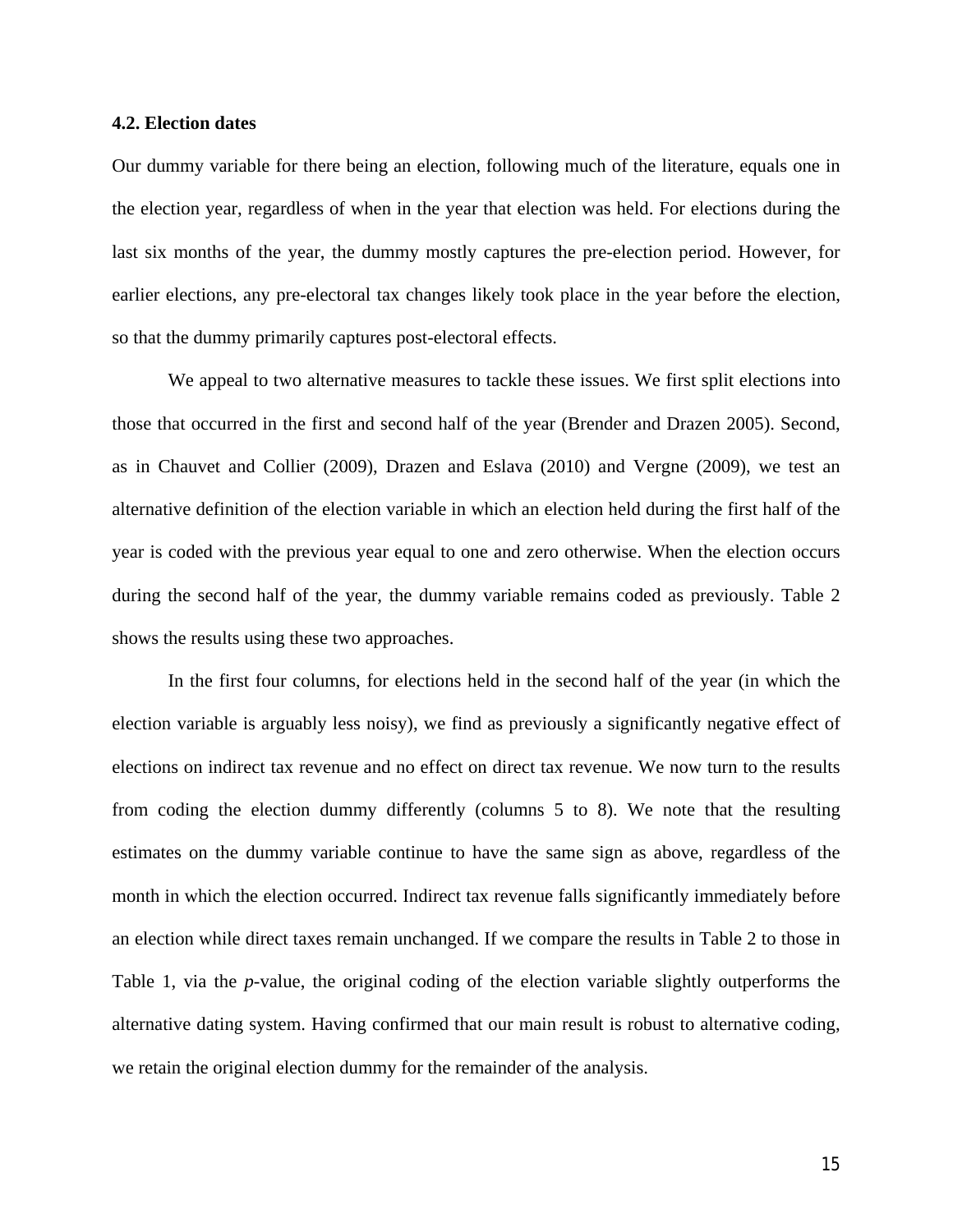#### **4.3. Post-election effects on tax revenue**

With indirect tax revenues falling significantly during election years, we may also wonder whether there is a post-election effect. The theoretical model suggests that tax revenue changes only during election years, returning to the normal non-election level in the year following the election. We thus include a Post-election<sub>i,t</sub> dummy variable, for  $t$  being a post-election year in country *i*. The results in Table 3 show that there is no significant change in indirect tax revenue in the year following an election. This absence of a post-election reaction is consistent with Brender and Drazen (2005). Indirect tax revenue is therefore not significantly higher following an election to make up for the 0.3 percentage point of GDP lower indirect tax revenue during the election year.

#### **4.4. Pre-determined versus endogenous elections**

In order to check that the GMM-system results really reflect a causal relationship from elections to indirect tax revenue, and do not suffer from endogeneity, we follow Brender and Drazen (2005) and Shi and Svensson (2006) by distinguishing constitutionally-determined from endogenous elections. Any effect of strictly exogenous constitutionally-planned elections on taxes will be unbiased. The results in Table 4 suggest that the previous GMM-system estimations did a good job of dealing with any endogeneity bias: the significant negative effect of predetermined elections on indirect tax revenue is of a similar size to that established previously. There is again no significant change in direct tax in election years. In developing countries, the incumbent therefore seems more likely to reduce broad-based taxes that could benefit a large number of voters than to reduce direct taxes which affect mainly firms.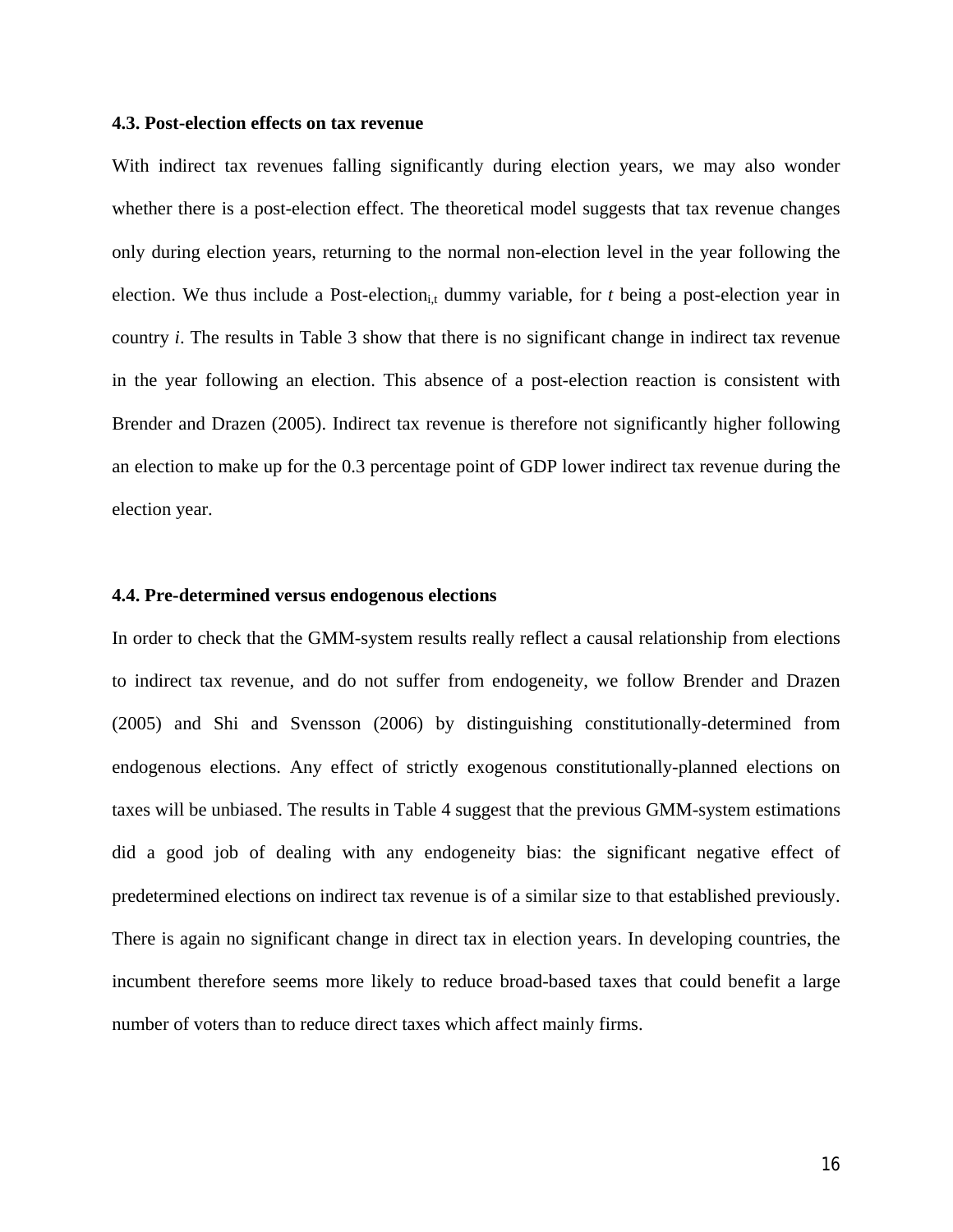#### **5. Concluding remarks**

Most political budget cycles analysis has considered total tax revenue without paying attention to tax types. In this paper we appeal to the model in Drazen and Eslava (2010) to explain political cycles in the composition of tax revenue. In developing countries, where the median voter's share of capital is lower than the mean capital endowment in the population, and only a few citizens pay income taxes, the median voter is more likely to favor lower indirect taxes rather than lower direct taxes. A political cycle will then arise in tax composition as voter and politician preferences over tax policy differ. Voters prefer lower indirect taxes, whereas politicians prefer lower direct taxes in order to favor companies. If re-election is valuable enough, a political budget cycle will result with indirect taxes that are lower in election than in non-election years. These theoretical predictions are confirmed empirically in a sample of 56 developing countries over the 1980-2006 period. Our results revealed significant pre-electoral political budget cycles with a non-negligible fall in indirect taxes. There is however no evidence of a statistically significant rise in direct tax revenue, which remains unchanged in election periods. The lower indirect tax revenue in election years thus allows governments to target the mass of voters rather than firms. This result continues to hold for predetermined elections only, and when we use an alternative method of dating elections. Last, these significant cuts in indirect taxes during election years are not counterbalanced by any significant tax rise in the year following the election.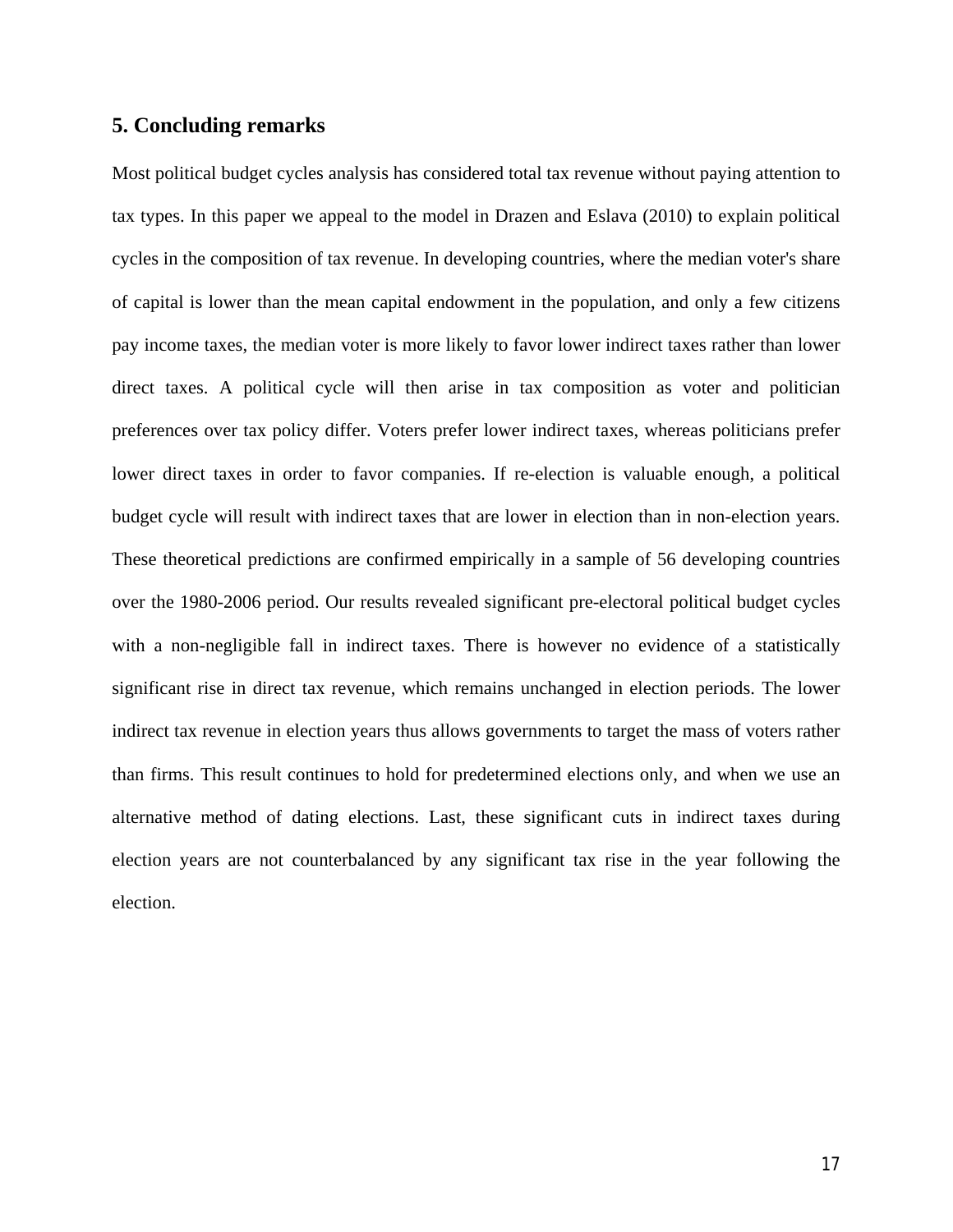## **6. Appendices**

|  |  |  | Appendix 1 - 56 Countries in the sample, type of regime and election years |
|--|--|--|----------------------------------------------------------------------------|
|  |  |  |                                                                            |

| Argentina (PR)            | 83, 89, 95, 99, 03         | Lesotho (PA)         | 93, 98, 02                     |
|---------------------------|----------------------------|----------------------|--------------------------------|
| Belize (PA)               | 84, 89, 93, 98, 03         | Madagascar (PR)      | 82, 89, 93, 96, 01, 06         |
| Bolivia (PR)              | 80, 85, 89, 93, 97, 02, 05 | Malawi (PR)          | 94, 99, 04                     |
| Botswana (PA)             | 84, 89, 94, 99, 04         | Malaysia (PA)        | 82, 86, 90, 95, 99, 04         |
| Burkina Faso (PR)         | 91, 98, 05                 | Mali (PR)            | 92, 97, 02                     |
| Burundi (PR)              | 84, 93, 05                 | Mauritania (PR)      | 92, 97, 03                     |
| Cameroon (PR)             | 80, 84, 88, 92, 97, 04     | Mauritius (PA)       | 82, 87, 91, 95, 00, 05         |
| Cape Verde (PR)           | 85, 91, 96, 01, 06         | Mexico (PR)          | 82, 88, 94, 00, 06             |
| Central African Rep. (PR) | 86, 93, 99, 05             | Morocco (PR)         | 84, 93, 97, 02                 |
| Chad (PR)                 | 96, 01, 06                 | Mozambique (PR)      | 94, 99, 04                     |
| Chile (PR)                | 89, 93, 00, 06             | Niger (PR)           | 89, 93, 96, 99, 04             |
| Colombia (PR)             | 82, 86, 90, 94, 98, 02, 06 | Nigeria (PR)         | 83, 93, 99, 03                 |
| Congo Rep. (PR)           | 92, 02                     | Pakistan (PR)        | 90, 93, 97                     |
| Costa Rica (PR)           | 82, 86, 90, 94, 98, 02, 06 | Peru (PR)            | 80, 85, 90, 95, 00, 01, 06     |
| Cote d'Ivoire (PR)        | 80, 85, 90, 95, 00         | Philippines (PR)     | 81, 86, 92, 95, 98, 04         |
| Dominican Rep. (PR)       | 82, 86, 90, 94, 96, 00, 04 | Rwanda (PR)          | 83, 88, 03                     |
| Ecuador (PR)              | 84, 88, 92, 96, 98, 02, 06 | St Vin.&Grenad. (PA) | 84, 89, 94, 98, 01, 05         |
| Egypt Arab Rep. (PA)      | 84, 87, 90, 95, 00, 05     | Senegal (PR)         | 83, 88, 93, 00                 |
| El Salvador (PR)          | 84, 89, 94, 99, 04         | Sierra Leone (PR)    | 85, 96, 02                     |
| Ethiopia (PA)             | 00.05                      | Sri Lanka (PR)       | 82, 88, 94, 99, 05             |
| Fiji (PA)                 | 82, 87, 92, 99, 01, 06     | Sudan (PR)           | 80, 81, 96, 00                 |
| The Gambia (PR)           | 82, 87, 92, 96, 01, 06     | Tanzania (PR)        | 80, 85, 90, 95, 00, 05         |
| Ghana (PR)                | 92, 96, 00, 04             | Thailand (PA)        | 83, 87, 92, 95, 96, 01, 05, 06 |
| Guatemala (PR)            | 82, 85, 90, 95, 99, 03     | Togo (PA)            | 86, 94, 99, 02                 |
| Guinea-Bissau (PR)        | 94, 00, 05                 | Tunisia (PR)         | 89, 94, 99, 04                 |
| India (PA)                | 80, 84, 89, 91, 96, 99, 04 | Uganda (PR)          | 96, 01, 06                     |
| Iran (PR)                 | 89, 93, 97, 01, 05         | Uruguay (PR)         | 84, 89, 94, 99, 04             |
| Kenya (PR)                | 83, 87, 92, 97, 02         | Zambia (PR)          | 83, 88, 91, 96, 01, 06         |

PR: Presidential Regime; PA: Parliamentary Regime in 2000

| <b>Appendix 2 - Summary statistics</b> |  |
|----------------------------------------|--|
|----------------------------------------|--|

| <b>Variable</b>              | N    | <b>Mean</b> | Std. Dev. | Min.     | Max.    |
|------------------------------|------|-------------|-----------|----------|---------|
| Indirect Tax Revenue (%GDP)  | 1379 | 9.101       | 4.066     | 0.652    | 31.153  |
| Direct Tax Revenue (%GDP)    | 1201 | 3.795       | 1.990     | 0.174    | 12.0175 |
| Election                     | 1512 | 0.177       | 0.382     | $\theta$ |         |
| Election $1st$ half          | 1512 | 0.075       | 0.263     | $\Omega$ |         |
| Election $2nd$ half          | 1512 | 0.101       | 0.302     | $\theta$ |         |
| Election (datation 2)        | 1512 | 0.176       | 0.381     | $\Omega$ |         |
| Post-election                | 1512 | 0.167       | 0.373     | $\Omega$ |         |
| Election Predetermined       | 1512 | 0.1237      | 0.329     | $\Omega$ |         |
| Election Endogenous          | 1512 | 0.0536      | 0.225     | $\theta$ |         |
| GDP per capita (log)         | 1492 | 7.343       | 0.979     | 5.278    | 9.475   |
| Urbanization                 | 1456 | 39.702      | 20.110    | 4.3      | 92      |
| Imports (%GDP)               | 1490 | 36.608      | 20.355    | 2.982    | 130.923 |
| Inflation (log)              | 1444 | 4.122       | 0.413     | 3.525    | 9.376   |
| Share of population below 14 | 1512 | 5.140       | 0.206     | 4.731    | 6.322   |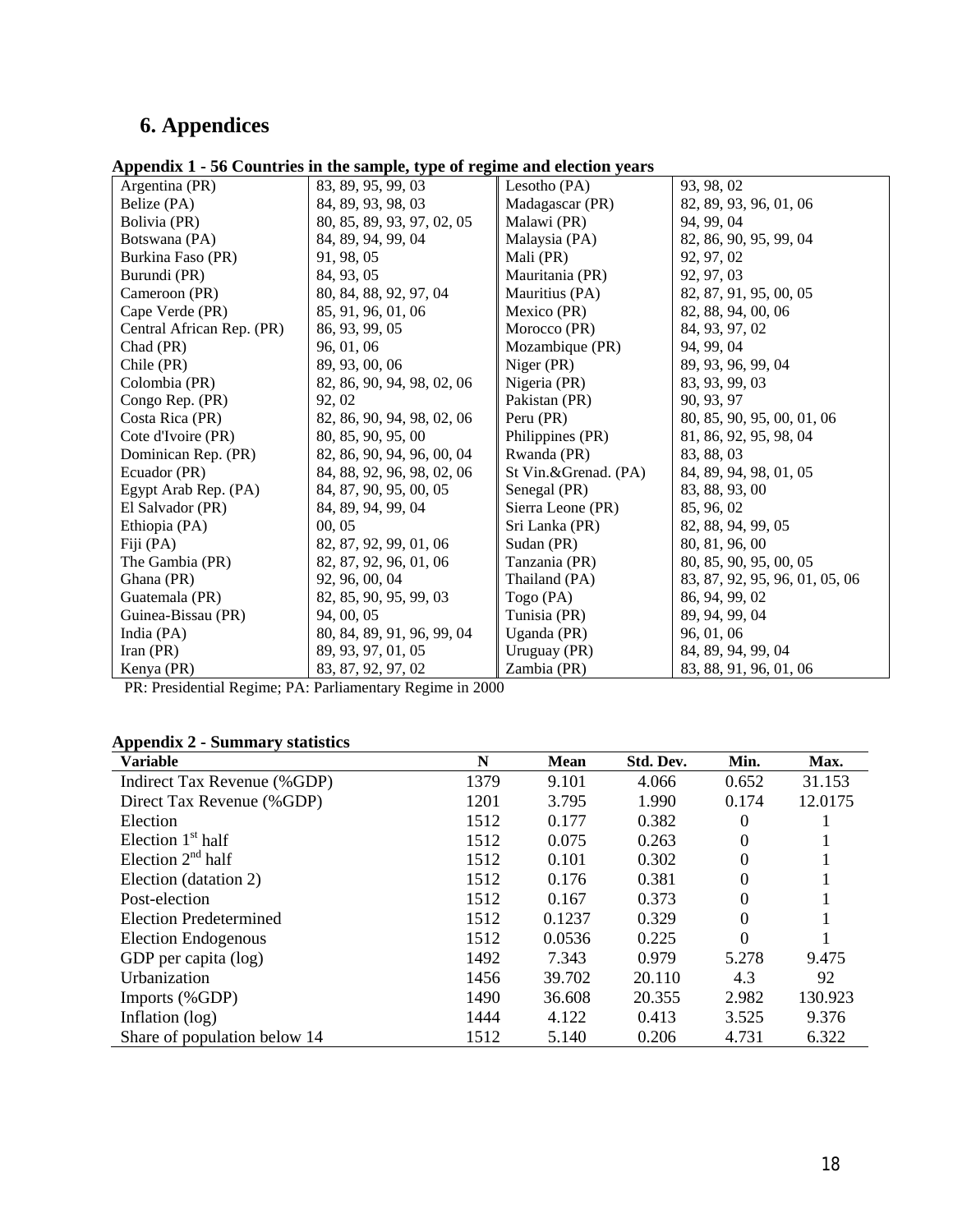#### **7. References**

- Adam, C. S., Bevan, D. L., & Chambas, G., 2001. Exchange rate regimes and revenue performance in sub-Saharan Africa. *Journal of Development Economics* 64 (1), 173-213.
- Alesina, A., 1987. Macroeconomic Policy in a Two-Party System as a Repeated Game. *Quarterly Journal of Economics* 102, 651-678.
- Alesina, A., & Rodrik, D., 1994. Distributive politics and economic growth. *The Quarterly Journal of Economics* 109(2), 465-490.
- Alesina, A., & Roubini, N., 1992. Political cycles in OECD economies. *Review of Economic Studies* 59, 663-688.
- Alesina, A., Roubini, N., & Cohen, G., 1997. *Political cycles and the macroeconomy*. MIT Press, Cambridge, MA.
- Andrikopoulos, A., Loizides, I., & Prodromidis, K., 2004. Fiscal policy and political business cycles in the EU. *European Journal of Political Economy* 20, 125-152.
- Arellano, M., & Bond, S., 1991. Some tests of specification for panel data: Monte Carlo evidence and an application to employment equations. *Review of Economic Studies* 58, 277- 297.
- Arellano, M., & Bover, O., 1995. Another look at the instrumental variable estimation of errorcomponents models. *Journal of Econometrics* 68, 29-51.
- Ashworth, J., & Heyndels, B., 2002. Tax structure turbulence in OECD countries. *Public Choice* 111, 347-376.
- Barro, R., 1973. The control of politicians: an economic model. *Public Choice* 14, 19-42.
- Baunsgaard, T., & Keen, M., 2010. Tax revenue and (or?) trade liberalization. *Journal of Public Economics* 94, 563-577.
- Beck, T., Clarke, G., Groff, A., Keefer, P., & Walsh, P., 2001. News tools in comparative political economy: the database of political institutions. *World Bank Economic Review* 15, 165- 176.
- Bird, R., & Zolt, E., 2005. Redistribution via taxation: The limited role of the personal income tax in developing countries. *UCLA Law Review*, 52(6), 1627-1695.
- Blais, A., & Nadeau, R., 1992. The electoral budget cycle. *Public Choice* 74, 389-403.
- Block, S. A., 2002. Political business cycles, democratization, and economic reform: the case of Africa. *Journal of Development Economics* 67, 205-228.

Blundell, R., & Bond, S., 1998. Initial conditions and moment restrictions in dynamic panel data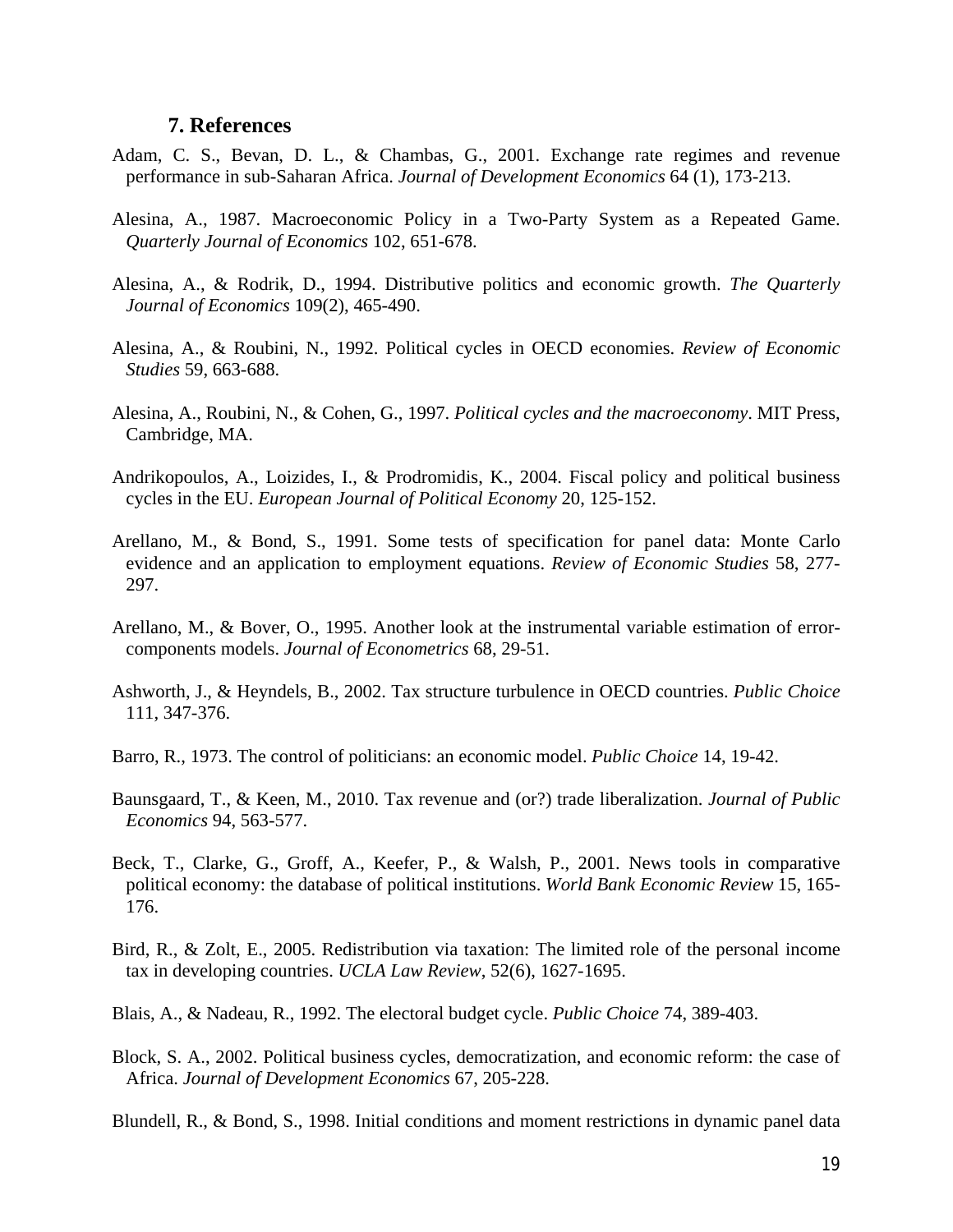models. *Journal of Econometrics* 87, 115-143.

- Brender, A., & Drazen, A., 2005. Political budget cycles in new versus established democracies. *Journal of Monetary Economics* 52, 1271-1295.
- Chauvet, L., & Collier, P., 2009. Elections and economic policy in developing countries. *Economic Policy* 24(59), 509-550.
- Drazen, A., 2001. The political business cycles after 25 years. In: Bernanke, B., Rogoff, K. (Eds.), *NBER Macroeconomics Annual*. MIT Press, 75–117.
- Drazen, A., & Eslava, M., 2010. Electoral manipulation via voter-friendly spending: Theory and evidence. *Journal of Development Economics* 92(1), 39-52.
- Dreher, A., & Schneider, F., 2010. Corruption and the shadow economy: An empirical analysis . *Public Choice* 144(1-2), 215–238.
- Efthyvoulou, G., 2011. Political budget cycles in the European Union and the impact of political pressures. *Public Choice* doi 10.1007/s11127-011-9795-x.
- Fall, E., 2007. Political budget cycle in Papua New Guinea. IMF Working Paper 07/219.
- Ghura, D., 1998. Tax revenue in sub-Saharan Africa: Effects of economic policies and corruption. IMF Working Paper 98/135.
- Gonzalez, M. d. l. A., 2002. Do changes in democracy affect the political budget cycle? Evidence from Mexico. *Review of Development Economics* 6(2), 204-224.
- Grier, K., 2008. US presidential elections and real GDP growth, 1961–2004. *Public Choice* 135, 337–352.

Hakes, D.R., 1988. Monetary policy and presidential elections: a nonpartisan political cycle. *Public Choice* 57, 175–182.

- Hibbs, D.A. 1977. Political parties and macroeconomic policy. *American Political Science Review* 71, 1467-1487.
- Katsimi, M., & Sarantides, V., 2011. Do elections affect the composition of fiscal policy in developed, established democracies? *Public Choice*, doi 10.1007/s11127-010-9749-8.
- Keen, M., & Lockwood, B., 2010. The value-added tax: its causes and consequences. *Journal of Development Economics* 92(2), 138-151.
- Keen, M., & Mansour, M., 2010. Revenue mobilisation in sub-Saharan Africa: Challenges from globalization: I- Trade Reform. *Development Policy Review* 28(5), 553-571.

Khattry, B., & Rao, J. M., 2002. Fiscal faux pas?: An analysis of the revenue implications of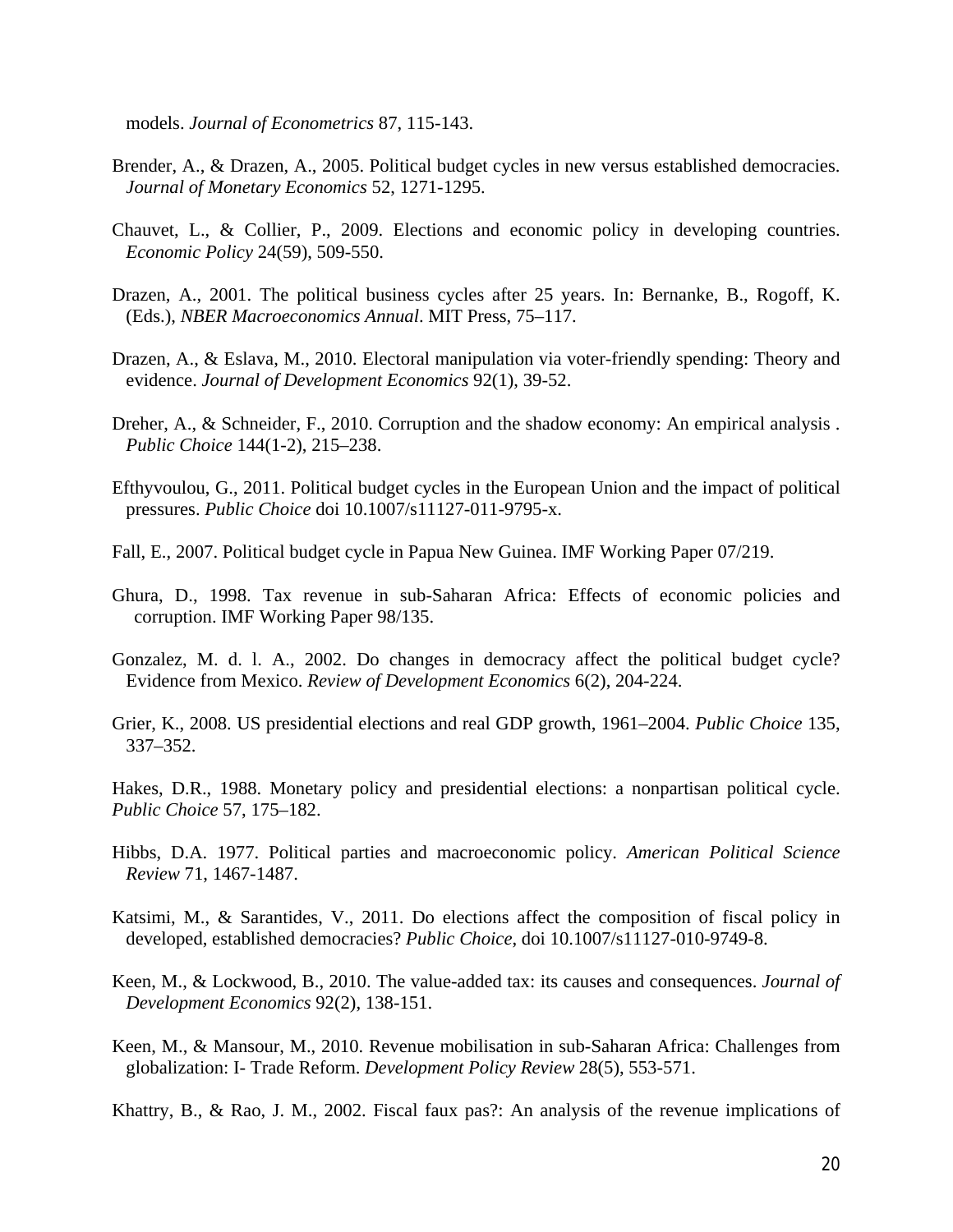trade liberalization. *World Development* 30(8), 1431-1444.

- Khemani, S., 2004. Political cycles in a developing economy: effect of elections in the Indian states. *Journal of Development Economics* 73, 125-154.
- Lindbeck, A., 1976. Stabilization policies in open economics with endogenous politicians. *American Economic Review* 66(2), 1-19.
- Mikesell, J. L., 1978. Election periods and state tax policy cycles. *Public Choice* 33(3), 99-106.
- Nickell, S., 1981. Biases in dynamic models with fixed effects. *Econometrica* 49, 1417-1426.
- Nordhaus, W., 1975. The political business cycle. *Review of Economic Studies* 42, 169-190.
- Persson, T., & Tabellini, G., 1990. *Macroeconomic policy, credibility and politics*. New York NY: Harwood Academic Publishers.
- Rogoff, K., 1990. Equilibrium political budget cycles. *American Economic Review* 80(1), 21-36.
- Rogoff, K., & Sibert, A., 1988. Elections and macroeconomic policy cycles. *Review of Economic Studies* 55(1), 1-16.
- Schneider, F., & Enste, D. H., 2000. Shadow economies: size, causes, and consequences. *Journal of Economic Literature*, 38(1), 77-114.
- Schuknecht, L., 2000. Fiscal policy cycles and public expenditure in developing countries. *Public Choice* 102, 115-130.
- Shi, M., & Svensson, J., 2006. Political budget cycles: do they differ across countries and why? *Journal of Public Economics* 90, 1367-1389.
- Shughart II, W. F., 1997. *Taxing choice: the predatory politics of fiscal discrimination*. Oakland, CA: The Independent Institute.
- Treisman, D., 2007. *The architecture of government: rethinking political decentralization*. Cambridge University Press.
- Vergne, C., 2009. Democracy, elections and allocation of public expenditures in developing countries. *European Journal of Political Economy* 25, 63-77.
- Yoo, K-R., 1998. Intervention analysis of electoral tax cycle: The case of Japan. *Public Choice*  96, 241–258.
- Windmeijer, F., 2005. A finite sample correction for the variance of linear efficient two-step GMM estimators. *Journal of Econometrics* 126, 25-51.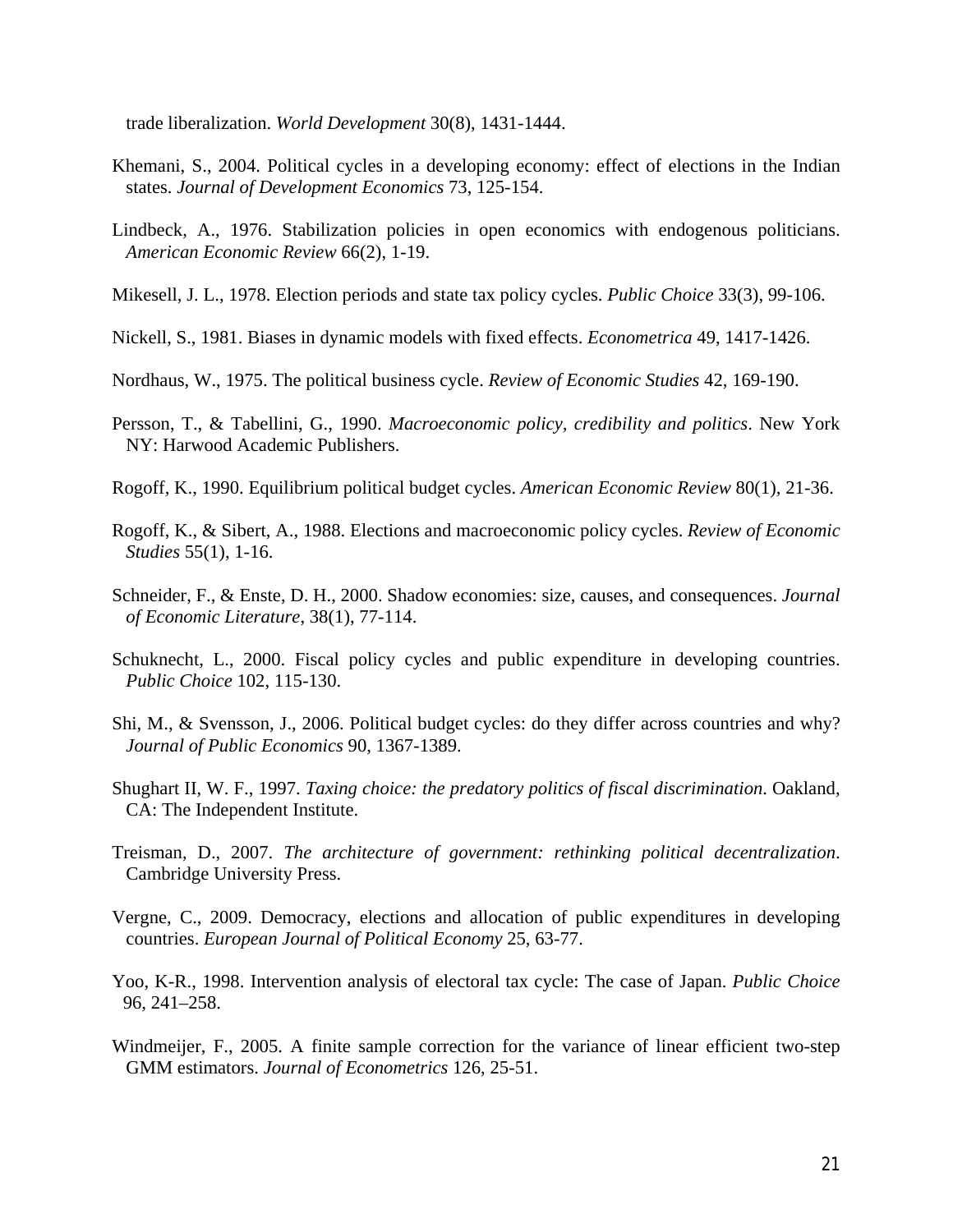| i<br>I<br>I<br>֕<br>١ |  |
|-----------------------|--|
| I                     |  |
|                       |  |
|                       |  |
| ׇ֠                    |  |
|                       |  |
|                       |  |
| ļ                     |  |
|                       |  |
| i                     |  |
|                       |  |
|                       |  |
|                       |  |
| י<br>י                |  |
|                       |  |
|                       |  |
|                       |  |
|                       |  |
|                       |  |
|                       |  |
| ļ                     |  |
|                       |  |
| J<br>F<br>I           |  |
|                       |  |

| Table 1: Estimation of the election effect on the tax structure (Direct Taxes and Indirect Taxes (%GDP))                                                 |                                 |                                      |                                        |                                   |                                   |                                     |                        |                                 |
|----------------------------------------------------------------------------------------------------------------------------------------------------------|---------------------------------|--------------------------------------|----------------------------------------|-----------------------------------|-----------------------------------|-------------------------------------|------------------------|---------------------------------|
|                                                                                                                                                          |                                 | $OLS -$                              | <b>Fixed Effect</b>                    |                                   |                                   |                                     | GMM-System             |                                 |
| VARIABLES                                                                                                                                                | Direct Taxes<br>$\widehat{\Xi}$ | Indirect Taxes<br>$\widehat{\Omega}$ | Direct Taxes<br>$\widehat{\mathbb{C}}$ | Indirect Taxes<br>$\widehat{\pm}$ | Direct Taxes<br>$\widehat{\odot}$ | Indirect Taxes<br>$\widehat{\circ}$ | Direct Taxes<br>E      | Indirect Taxes<br>$\circledast$ |
| Election                                                                                                                                                 | (0.045)<br>0.0375               | $-0.166**$<br>(0.077)                | (0.046)<br>0.0359                      | $-0.171**$<br>(0.077)             | (0.056)<br>0.0343                 | $-0.294***$<br>(0.076)              | (0.057)<br>0.0305      | $-0.311***$<br>(0.077)          |
| $Y_{t1}$                                                                                                                                                 | $0.706***$<br>(0.045)           | $0.692***$<br>(0.028)                | $0.705***$<br>(0.045)                  | $0.686***$<br>(0.029)             | $0.727***$<br>(0.12)              | $0.630***$<br>(0.069)               | $0.716***$<br>(0.12)   | $0.636***$<br>(0.064)           |
| GDP per capita (log)                                                                                                                                     | $0.394*$<br>(0.22)              | $-0.428$<br>(0.31)                   | $0.474**$<br>(0.21)                    | $-0.0201$<br>(0.36)               | $0.461**$<br>(0.21)               | 0.308<br>(0.51)                     | $0.447*$<br>(0.25)     | $-0.0710$<br>(0.60)             |
| Imports (%GDP)                                                                                                                                           |                                 | $0.0201***$<br>(0.006)               |                                        | $0.0203***$<br>(0.0067)           |                                   | $0.0384***$<br>(0.012)              |                        | $0.0367***$<br>(0.012)          |
| Inflation (log)                                                                                                                                          | $-0.299***$<br>(0.12)           | $-0.166$<br>(0.19)                   | $-0.289**$<br>(0.12)                   | $-0.148$<br>(0.18)                | $(0.495)$<br>(0.60)               | 0.340<br>(0.23)                     | $\frac{0.571}{(0.61)}$ | $\frac{0.335}{(0.23)}$          |
| Urbanization                                                                                                                                             | $-0.0114$<br>(0.014)            | 0.00518<br>(0.016)                   | $-0.0103$<br>(0.014)                   | (0.0107)                          | $-0.0125$<br>(0.0098)             | $-0.000783$<br>(0.020)              | $-0.0078$<br>(0.0094)  | (0.017)<br>0.00131              |
| Population below 14                                                                                                                                      |                                 |                                      | 0.0140<br>(0.015)                      | $0.0735***$<br>(0.031)            |                                   |                                     | (0.022)<br>0.0191      | $-0.0610$<br>(0.046)            |
| Observations<br>R-squared                                                                                                                                | 1,070<br>0.591                  | 1,238<br>0.549                       | 1,070<br>0.591                         | 1,238<br>0.552                    | 1,070                             | 1,238                               | 1,070                  | 1,238                           |
| Number of countries<br>Nb of instruments                                                                                                                 | 56                              | 56                                   | 56                                     | 56                                | 56<br>$\overline{4}$              | 56<br>$\overline{4}$                | 56<br>42               | 56<br>45                        |
| Hansen Test (p-val)                                                                                                                                      |                                 |                                      |                                        |                                   | 0.220                             | 0.397                               | 0.250                  | 0.456                           |
| AR(1) Test (p-val)<br>AR(2) Test (p-val)                                                                                                                 |                                 |                                      |                                        |                                   | 0.786<br>0.000                    | 0.000<br>0.851                      | 0.000<br>0.748         | 0.000<br>0.861                  |
| Notes: Robust standard errors in brackets. *** p-value<0.01, ** p-value<0.05, * p-value<0.1. Constant and time fixed effects included in all estimations |                                 |                                      |                                        |                                   |                                   |                                     |                        |                                 |

A considered as exogenous; election, the lagged values. The matrix of instruments has been collapsed. Third-order lags and inflation and GDP are instrumented with windows are instrumented with first-order to third-order l GMM-system estimations are two-steps estimations with Windmeijer (2005) finite-sample correction. Urbanization and the share of population under 14 are Notes: Robust standard errors in brackets. \*\*\* p-value $0.01$ , \*\* p-value $0.05$ , \* p-value $0.1$ . Constant and time fixed effects included in all estimations. considered as exogenous; election, the lagged dependent variable and imports are instrumented with first-order to third-order lags and inflation and GDP are instrumented with second to third-order lagged values. The matrix of instruments has been collapsed.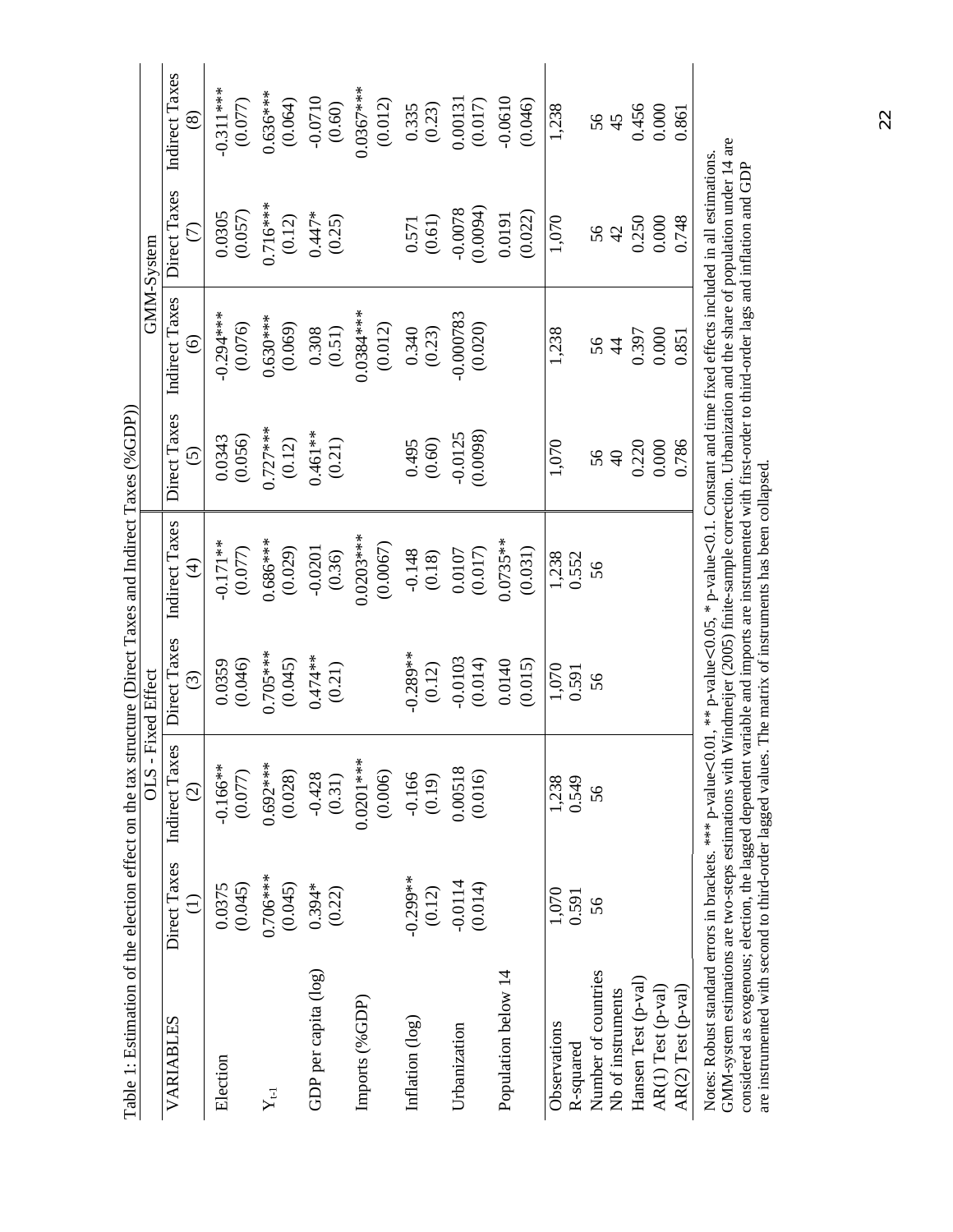| Table 2: Alternative datation of elections and their effect on the tax structure (Direct Taxes and Indirect Taxes (%GDP))                                                                                                                                                                                                                                                                                                                                                                                                                                                                    |                 |                   |                        |                |                 |                   |                        |                |
|----------------------------------------------------------------------------------------------------------------------------------------------------------------------------------------------------------------------------------------------------------------------------------------------------------------------------------------------------------------------------------------------------------------------------------------------------------------------------------------------------------------------------------------------------------------------------------------------|-----------------|-------------------|------------------------|----------------|-----------------|-------------------|------------------------|----------------|
|                                                                                                                                                                                                                                                                                                                                                                                                                                                                                                                                                                                              |                 | OLS-Fixed Effects |                        | GMM-System     |                 | OLS-Fixed Effects |                        | GMM-System     |
| VARIABLES                                                                                                                                                                                                                                                                                                                                                                                                                                                                                                                                                                                    | Direct Taxes    | Indirect Taxes    | Direct Taxes           | Indirect Taxes | Direct Taxes    | Indirect Taxes    | Direct Taxes           | Indirect Taxes |
|                                                                                                                                                                                                                                                                                                                                                                                                                                                                                                                                                                                              | $\widehat{\Xi}$ | $\widehat{c}$     | $\widehat{c}$          | $\bigoplus$    | $\widetilde{S}$ | $\widehat{\odot}$ | $\widehat{C}$          | $\circledS$    |
| Elect - 1st half                                                                                                                                                                                                                                                                                                                                                                                                                                                                                                                                                                             | 0.0796          | $-0.0809$         | $-0.0145$              | $-0.295$       |                 |                   |                        |                |
|                                                                                                                                                                                                                                                                                                                                                                                                                                                                                                                                                                                              | (0.068)         | (0.15)            | (0.095)                | (0.18)         |                 |                   |                        |                |
| $Elect - 2nd half$                                                                                                                                                                                                                                                                                                                                                                                                                                                                                                                                                                           | 0.0071          | $-0.236**$        | 0.0693                 | $-0.273***$    |                 |                   |                        |                |
|                                                                                                                                                                                                                                                                                                                                                                                                                                                                                                                                                                                              | (0.059)         | (0.089)           | (0.072)                | (0.093)        |                 |                   |                        |                |
| Election (datation 2)                                                                                                                                                                                                                                                                                                                                                                                                                                                                                                                                                                        |                 |                   |                        |                | $-0.0108$       | $-0.200**$        | 0.0224                 | $-0.207***$    |
|                                                                                                                                                                                                                                                                                                                                                                                                                                                                                                                                                                                              |                 |                   |                        |                | (0.051)         | (0.082)           | (0.052)                | (10.094)       |
| $Y_{t1}$                                                                                                                                                                                                                                                                                                                                                                                                                                                                                                                                                                                     | $0.705***$      | $0.687***$        | $0.705***$             | $0.632***$     | $0.705***$      | $0.686***$        | $0.705***$             | $0.641***$     |
|                                                                                                                                                                                                                                                                                                                                                                                                                                                                                                                                                                                              | (0.045)         | (0.029)           | $(0.11)$               | (0.067)        | (0.045)         | (0.029)           | $(0.11)$               | (0.074)        |
| GDP per capita (log)                                                                                                                                                                                                                                                                                                                                                                                                                                                                                                                                                                         | $0.473**$       | $-0.0191$         | $0.562**$              | $-0.0192$      | $0.480**$       | $-0.00792$        | $0.597**$              | $-0.0555$      |
|                                                                                                                                                                                                                                                                                                                                                                                                                                                                                                                                                                                              | (0.21)          | (0.36)            | (0.25)                 | (0.64)         | (0.21)          | (0.36)            | (0.26)                 | (0.69)         |
| Imports (%GDP)                                                                                                                                                                                                                                                                                                                                                                                                                                                                                                                                                                               |                 | $0.0202***$       |                        | $0.0317***$    |                 | $0.0203***$       |                        | $0.0381***$    |
|                                                                                                                                                                                                                                                                                                                                                                                                                                                                                                                                                                                              |                 | (0.0067)          |                        | (0.010)        |                 | (0.0067)          |                        | (0.012)        |
| Inflation (log)                                                                                                                                                                                                                                                                                                                                                                                                                                                                                                                                                                              | $-0.292**$      | $-0.152$          | $\frac{0.533}{(0.55)}$ | 0.244          | $-0.290**$      | $-0.161$          | $\frac{0.288}{(0.51)}$ | 0.179          |
|                                                                                                                                                                                                                                                                                                                                                                                                                                                                                                                                                                                              | (0.12)          | (0.19)            |                        | (0.23)         | (0.12)          | (0.18)            |                        | (0.27)         |
| Urbanization                                                                                                                                                                                                                                                                                                                                                                                                                                                                                                                                                                                 | $-0.0103$       | 0.0107            | $-0.00964$             | 0.000308       | $-0.0103$       | 0.0107            | $-0.0109$              | 0.00184        |
|                                                                                                                                                                                                                                                                                                                                                                                                                                                                                                                                                                                              | (0.014)         | (0.016)           | (0.010)                | (0.018)        | (0.014)         | (0.017)           | (0.0096)               | (0.020)        |
| Population below 14                                                                                                                                                                                                                                                                                                                                                                                                                                                                                                                                                                          | 0.0136          | $0.0729***$       | 0.0279                 | $-0.0611$      | 0.0144          | 0.0739**          | 0.0274                 | $-0.0522$      |
|                                                                                                                                                                                                                                                                                                                                                                                                                                                                                                                                                                                              | (0.015)         | (0.030)           | (0.020)                | (0.053)        | (0.015)         | (0.030)           | (0.021)                | (0.053)        |
| Observations                                                                                                                                                                                                                                                                                                                                                                                                                                                                                                                                                                                 | 1,070           | 1,238             | 1,070                  | 1,238          | 1,070           | 1,238             | 1,070                  | 1,238          |
| R-squared                                                                                                                                                                                                                                                                                                                                                                                                                                                                                                                                                                                    | 0.591           | 0.552             |                        |                | 0.591           | 0.553             |                        |                |
| Number of countries                                                                                                                                                                                                                                                                                                                                                                                                                                                                                                                                                                          | 56              | 56                | 56                     | 56             | 56              | 56                | 56                     | 56             |
| Nb of instruments                                                                                                                                                                                                                                                                                                                                                                                                                                                                                                                                                                            |                 |                   |                        | $\overline{6}$ |                 |                   |                        |                |
| Hansen Test (p-val)                                                                                                                                                                                                                                                                                                                                                                                                                                                                                                                                                                          |                 |                   | 0.290                  | 0.254          |                 |                   | 0.281                  | 0.166          |
| AR(1) Test (p-val)                                                                                                                                                                                                                                                                                                                                                                                                                                                                                                                                                                           |                 |                   | $0.000$                | 0.000          |                 |                   | 0.000                  | 0.000          |
| AR(2) Test (p-val)                                                                                                                                                                                                                                                                                                                                                                                                                                                                                                                                                                           |                 |                   | 0.773                  | 0.908          |                 |                   | 0.865                  | 0.768          |
| considered as exogenous; elections, the lagged dependent variable and imports are instrumented with first-order to third-order lags and inflation and GDP are<br>GMM-system estimations are two-steps estimations with Windmeijer (2005) finite-sample correction. Urbanization and the share of population under 14 are<br>Notes: Robust standard errors in brackets. *** p-value<0.01, ** p-value<0.05, * p-value<0.1. Constant and time fixed effects included in all estimations<br>instrumented with second to third-order lagged values. The matrix of instruments has been collapsed. |                 |                   |                        |                |                 |                   |                        |                |

23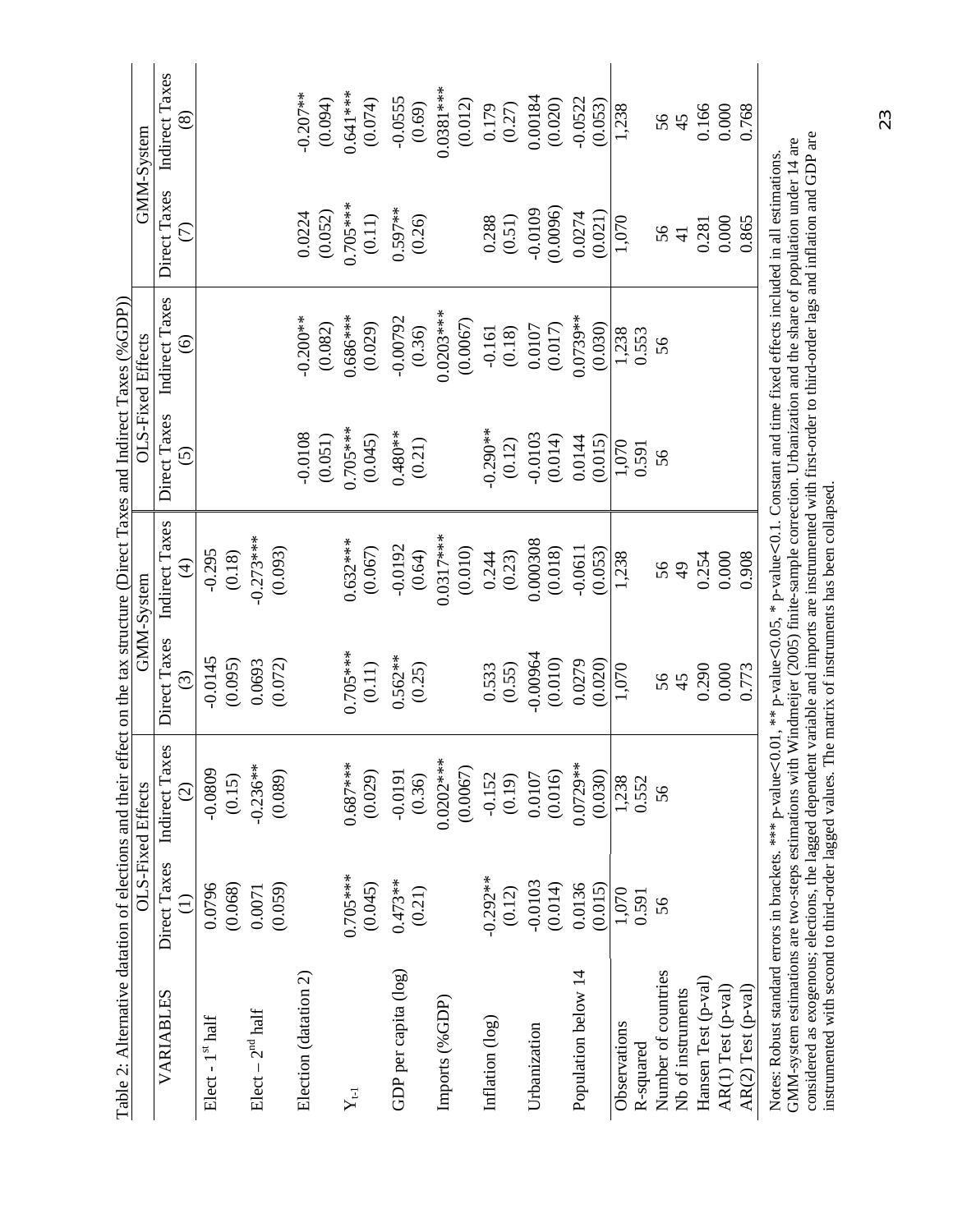|                      |                     | <b>OLS-Fixed Effects</b> |                     | GMM-System            |
|----------------------|---------------------|--------------------------|---------------------|-----------------------|
| <b>VARIABLES</b>     | <b>Direct Taxes</b> | <b>Indirect Taxes</b>    | <b>Direct Taxes</b> | <b>Indirect Taxes</b> |
|                      | (1)                 | (2)                      | (3)                 | (4)                   |
| Election             | 0.0167              | $-0.171**$               | $-0.000685$         | $-0.311***$           |
|                      | (0.046)             | (0.078)                  | (0.054)             | (0.079)               |
| Post-election        | $-0.0837$           | $-0.000213$              | $-0.0876*$          | 0.00104               |
|                      | (0.056)             | (0.10)                   | (0.051)             | (0.099)               |
| $Y_{t-1}$            | $0.706***$          | $0.686***$               | $0.721***$          | $0.651***$            |
|                      | (0.044)             | (0.029)                  | (0.093)             | (0.063)               |
| GDP per capita (log) | $0.484**$           | $-0.0201$                | $0.565***$          | $-0.222$              |
|                      | (0.21)              | (0.36)                   | (0.20)              | (0.62)                |
| Imports (%GDP)       |                     | $0.0203***$              |                     | $0.0378***$           |
|                      |                     | (0.0067)                 |                     | (0.013)               |
| Inflation (log)      | $-0.0100$           | 0.0107                   | $-0.0114$           | 0.00698               |
|                      | (0.014)             | (0.017)                  | (0.0077)            | (0.019)               |
| Urbanization         | $-0.286**$          | $-0.148$                 | 0.545               | 0.332                 |
|                      | (0.12)              | (0.18)                   | (0.49)              | (0.25)                |
| Population below 14  | 0.0149              | $0.0735**$               | 0.0233              | $-0.0635$             |
|                      | (0.015)             | (0.031)                  | (0.021)             | (0.047)               |
| Observations         | 1,070               | 1,238                    | 1,070               | 1,238                 |
| R-squared            | 0.592               | 0.552                    |                     |                       |
| Number of countries  | 56                  | 56                       | 56                  | 56                    |
| Nb of instruments    |                     |                          | 43                  | 47                    |
| Hansen Test (p-val)  |                     |                          | 0.514               | 0.409                 |
| $AR(1)$ Test (p-val) |                     |                          | 0.000               | 0.000                 |
| $AR(2)$ Test (p-val) |                     |                          | 0.805               | 0.863                 |

Table 3: Post-election effects on the tax structure (Direct Taxes and Indirect Taxes (%GDP))

Notes: Robust standard errors in brackets. \*\*\* p-value<0.01, \*\* p-value<0.05, \* p-value<0.1. Constant and time fixed effects included in all estimations. GMM-system estimations are two-steps estimations with Windmeijer (2005) finite-sample correction. Urbanization, the share of population under 14 are considered as exogenous; the lagged dependent variable, imports, election and postelection are instrumented with first-order to third-order lags and inflation and GDP are instrumented with second to third-order lagged values. The matrix of instrument has been collapsed.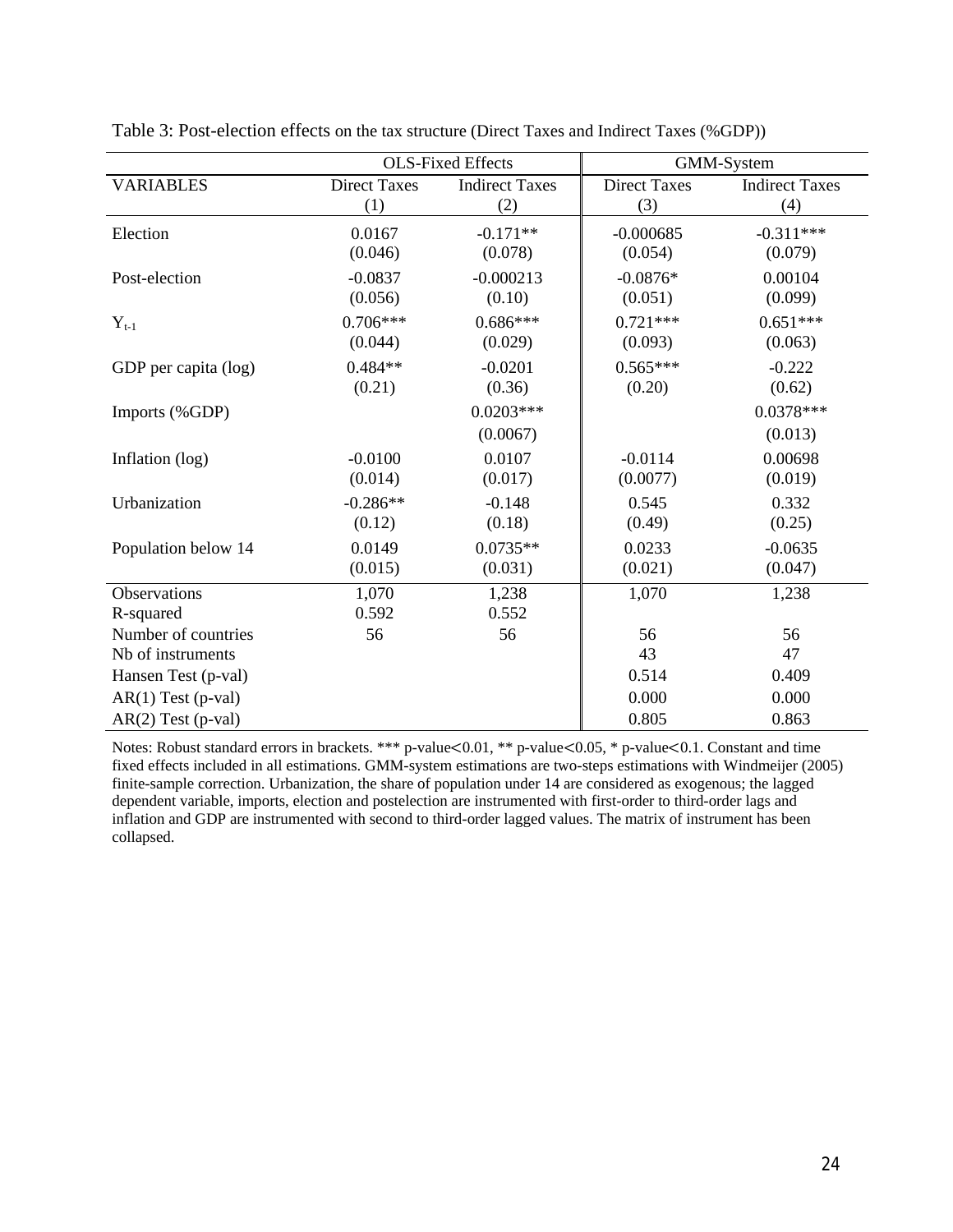|                                |                      | OLS - Fixed Effect    |                     | GMM-System            |
|--------------------------------|----------------------|-----------------------|---------------------|-----------------------|
| <b>VARIABLES</b>               | <b>Direct Taxes</b>  | <b>Indirect Taxes</b> | <b>Direct Taxes</b> | <b>Indirect Taxes</b> |
|                                | (1)                  | (2)                   | (3)                 | (4)                   |
| <b>Election Pre-determined</b> | 0.0694               | $-0.208**$            | 0.0231              | $-0.374***$           |
|                                | (0.053)              | (0.095)               | (0.057)             | (0.097)               |
| <b>Election Endogenous</b>     | $-0.0297$<br>(0.075) | $-0.0706$<br>(0.104)  | 0.0360<br>(0.082)   | $-0.195$<br>(0.141)   |
|                                | $0.705***$           | $0.687***$            | $0.707***$          | $0.646***$            |
| $Y_{t-1}$                      | (0.045)              | (0.029)               | (0.110)             | (0.066)               |
| GDP per capita (log)           | $0.471**$            | $-0.0143$             | $0.531**$           | $-0.101$              |
|                                | (0.210)              | (0.363)               | (0.239)             | (0.613)               |
| Imports (%GDP)                 |                      | $0.0203***$           |                     | $0.0374***$           |
|                                |                      | (0.0067)              |                     | (0.012)               |
| Inflation (log)                | $-0.287**$           | $-0.144$              | 0.575               | 0.308                 |
|                                | (0.121)              | (0.188)               | (0.551)             | (0.234)               |
| Urbanization                   | $-0.0102$            | 0.0106                | $-0.0107$           | 0.00354               |
|                                | (0.014)              | (0.017)               | (0.0097)            | (0.018)               |
| Population below 14            | 0.0140               | $0.0734**$            | 0.0222              | $-0.0573$             |
|                                | (0.015)              | (0.031)               | (0.021)             | (0.046)               |
| Observations                   | 1,070                | 1,238                 | 1,070               | 1,238                 |
| R-squared                      | 0.592                | 0.552                 |                     |                       |
| Number of countries            | 56                   | 56                    | 56                  | 56                    |
| Number of instruments          |                      |                       | 39                  | 43                    |
| $AR(1)$ Test (p-val.)          |                      |                       | 0.000               | 0.000                 |
| $AR(2)$ Test (p-val.)          |                      |                       | 0.762               | 0.865                 |
| Hansen Test (p-val.)           |                      |                       | 0.225               | 0.314                 |

Table 4: Estimation of the effect of pre-determined and endogenous elections on tax structures

Notes: Robust standard errors in brackets. \*\*\* p-value<0.01, \*\* p-value<0.05, \* p-value<0.1. Constant and time fixed effects included in all estimations. GMM-system estimations are two-steps estimations with Windmeijer (2005) finite-sample correction. Urbanization, the share of population below 14, predetermined and endogenous elections are considered as exogenous; the lagged dependent variable and imports are instrumented with first-order to third-order lags and inflation and GDP are instrumented with second to thirdorder lagged values. The matrix of instrument has been collapsed.